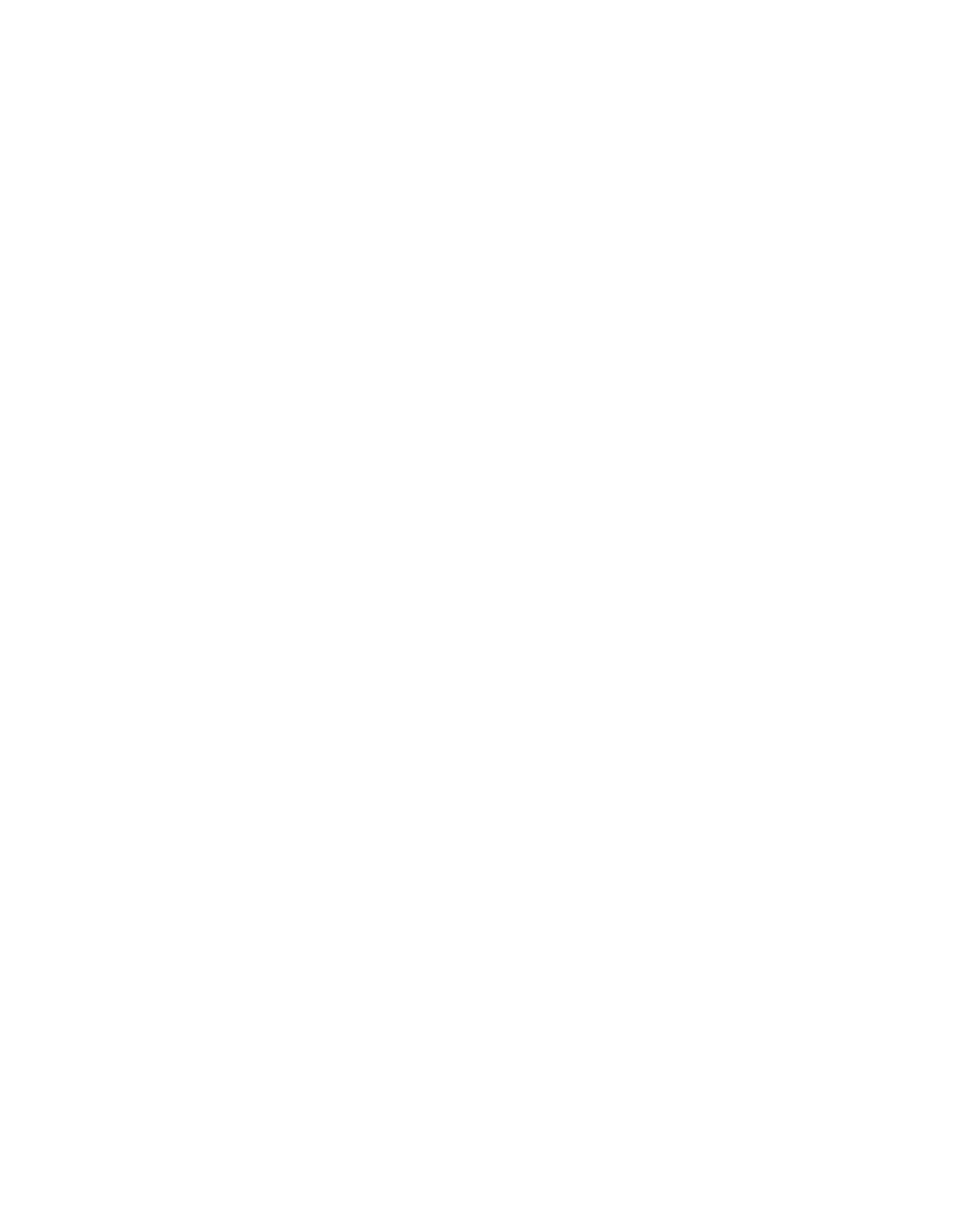# **RULES OF PROCEDURE**

| (a) General rule of applicability                      |   |
|--------------------------------------------------------|---|
| (b) Exceptions to general rule of applicability        |   |
| (c) Effective date                                     |   |
| (d) Scope of rules                                     |   |
| (e) Waiver                                             |   |
| (f) Computation of time                                |   |
|                                                        |   |
|                                                        |   |
|                                                        |   |
|                                                        |   |
| (a) General rule                                       |   |
| (b) Exceptions                                         |   |
| (c) Application                                        |   |
| (d) Notice of meetings                                 |   |
| (e) Written communications                             |   |
| (f) Oral communications                                |   |
| (g) Notice and opportunity for rebuttal                |   |
| (h) Ex Parte Communications not included in the Record |   |
|                                                        |   |
| (a) Filing                                             |   |
| (b) Contents                                           |   |
| (c) Time                                               |   |
| (d) Opposition                                         |   |
|                                                        |   |
|                                                        |   |
|                                                        |   |
| <b>Section 1010.9 Prehearing Conference.</b>           | 7 |
|                                                        |   |
|                                                        |   |
| (a) Types of pleadings                                 |   |
| (b) Content                                            |   |
| (c) Format                                             |   |
| (d) Answers to pleadings                               |   |
| (e) Replies to answers                                 |   |
| (f) Interlocutory appeal                               |   |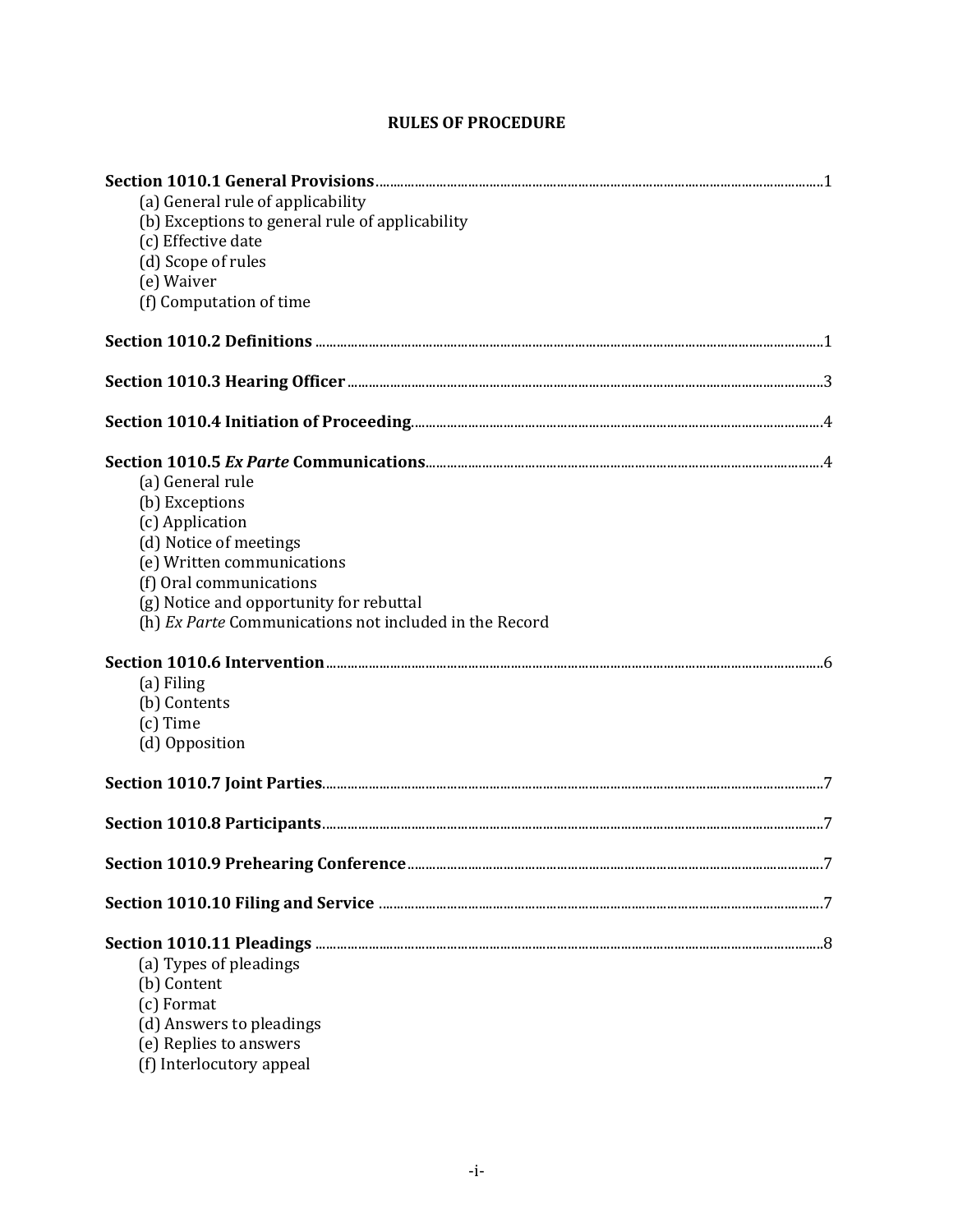| (a) Clarification sessions<br>(b) Data Requests and responses<br>(c) Information that is attorney-client privileged or attorney work product<br>(d) Commercially Sensitive Information and CEII<br>(e) Disputes regarding responses to Data Requests<br>(f) Sanctions<br>(g) Moving responses to Data Requests into Evidence |  |
|------------------------------------------------------------------------------------------------------------------------------------------------------------------------------------------------------------------------------------------------------------------------------------------------------------------------------|--|
| (a) General rule<br>(b) Items by reference<br>(c) Moving Prefiled Testimony and Exhibits into Evidence<br>(d) Motions to strike                                                                                                                                                                                              |  |
|                                                                                                                                                                                                                                                                                                                              |  |
|                                                                                                                                                                                                                                                                                                                              |  |
|                                                                                                                                                                                                                                                                                                                              |  |
| (a) General rule<br>(b) Initial brief<br>(c) Brief on exceptions<br>(d) Additional briefing rule for proceedings pursuant to Section 1010.1(a)(2)<br>(e) Optional brief and memorandum of law<br>(f) Waiver of issues or arguments                                                                                           |  |
|                                                                                                                                                                                                                                                                                                                              |  |
|                                                                                                                                                                                                                                                                                                                              |  |
|                                                                                                                                                                                                                                                                                                                              |  |
|                                                                                                                                                                                                                                                                                                                              |  |
| (a) General rule<br>(b) Extensions                                                                                                                                                                                                                                                                                           |  |
|                                                                                                                                                                                                                                                                                                                              |  |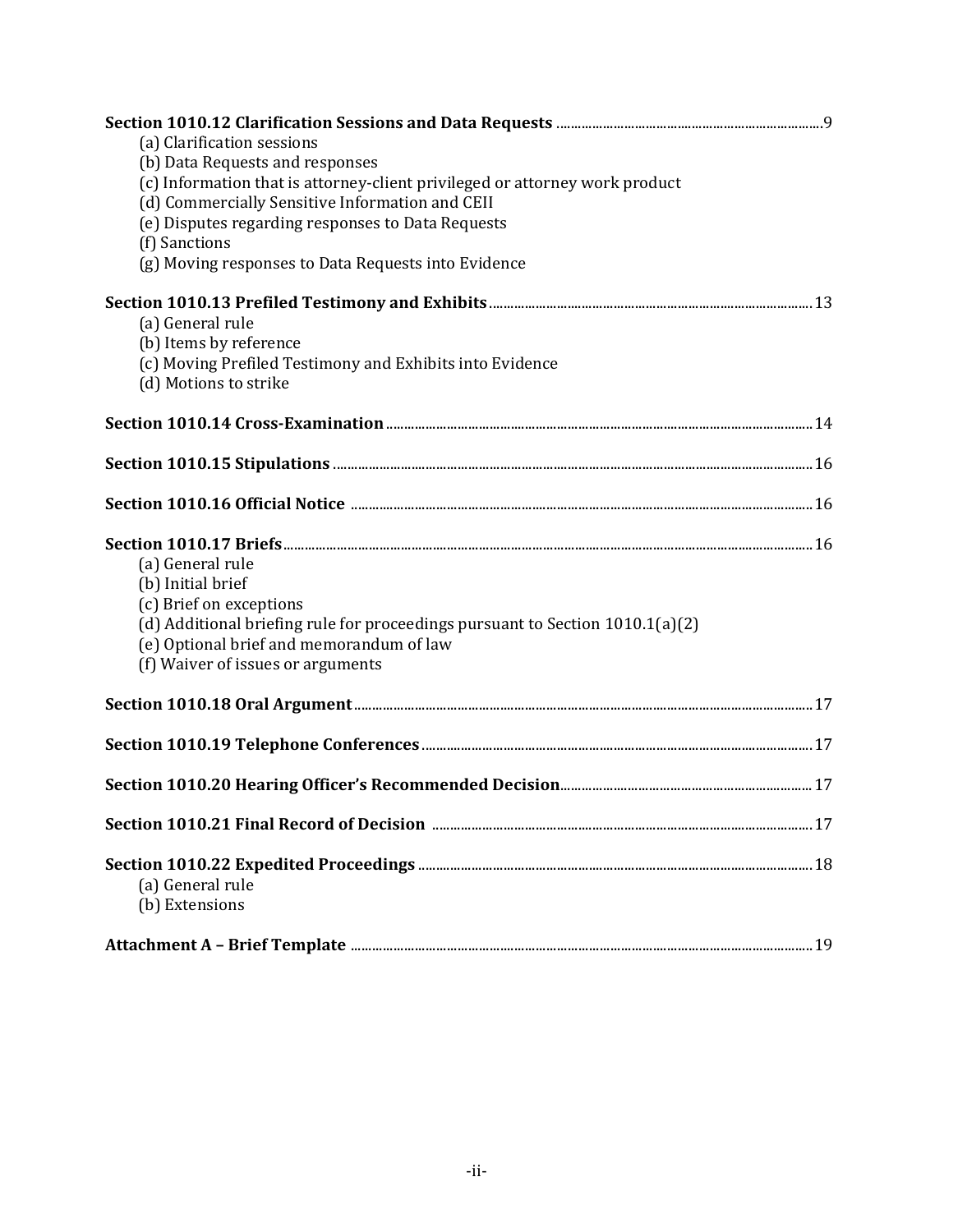#### **RULES OF PROCEDURE**

#### **Section 1010.1 General Provisions**

(a) General rule of applicability. These rules apply to all proceedings conducted under the procedural requirements contained in Section 7(i) of the Pacific Northwest Electric Power Planning and Conservation Act (Northwest Power Act), 16 U.S.C. § 839e(i), for the purpose of:

(1) Revising or establishing rates under Section 7 of the Northwest Power Act;

(2) Revising or establishing terms and conditions of general applicability for transmission service on the Federal Columbia River Transmission System pursuant to Section 212(i)(2)(A) of the Federal Power Act, 16 U.S.C. § 824k(i)(2)(A); or

(3) Addressing other matters the Administrator determines are appropriate for such rules.

(b) Exceptions to general rule of applicability. These rules do not apply to:

(1) Proceedings regarding implementation of rates or formulae previously adopted by the Administrator and approved, on either an interim or final basis, by the Federal Energy Regulatory Commission; or

(2) Proceedings required by statute or by contract, in which the Administrator does not propose either (a) a new rate, formula rate, discount, credit, surcharge, or other rate change, or (b) any new terms and conditions of transmission service or revisions thereto.

(c) Effective date. These rules will become effective 30 days after publication of the final rules in the *Federal Register*.

(d) Scope of rules. These rules are intended to establish procedures and processes for all proceedings described in paragraph (a) of this section. These rules do not establish substantive standards for the Administrator's final decisions on issues in such proceedings.

(e) Waiver. To the extent permitted by law, the Administrator may waive any section of these rules or prescribe any alternative procedures the Administrator determines to be appropriate.

(f) Computation of time. Except as otherwise required by law, any period of time specified in these rules or by order of the Hearing Officer is computed to exclude the day of the event from which the time period begins to run and any day that is not a Business Day. The last day of any time period is included in the time period, unless it is not a Business Day. If the last day of any time period is not a Business Day, the period does not end until the close of business on the next Business Day.

## **Section 1010.2 Definitions**

Capitalized terms not otherwise defined in these rules have the meanings specified below.

(a) "Administrator" means the Bonneville Administrator or the acting Administrator.

(b) "Bonneville" means the Bonneville Power Administration.

(c) "Business Day" means any day that is not a Saturday, Sunday, day on which Bonneville closes and does not reopen prior to its official close of business, or legal public holiday as designated in 5 U.S.C. 6103.

(d) "Commercially Sensitive Information" means information in the possession of a Litigant (including its officers, employees, agents, or experts) that is not otherwise publicly available and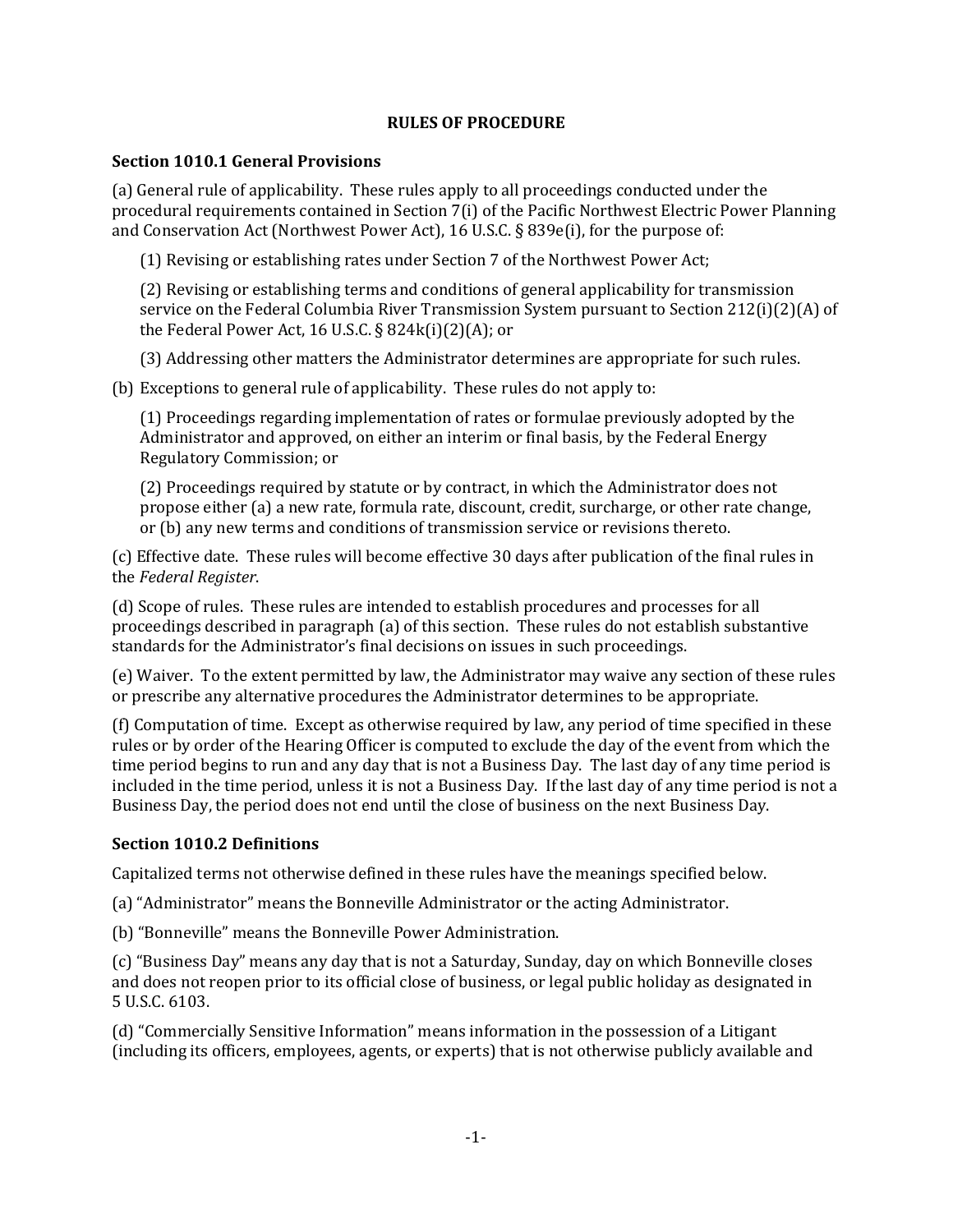has economic value or could cause economic harm if disclosed, including but not limited to information that is copyrighted, licensed, proprietary, subject to a confidentiality obligation, or contains trade secrets or similar information that could provide a risk of competitive disadvantage or other business injury.

(e) "Counsel" means any member in good standing of the bar of the highest court of any state, commonwealth, possession, territory, or the District of Columbia. Counsel appearing in a proceeding must conform to the standards of ethical conduct required of practitioners in the Federal courts of the United States.

(f) "Critical Energy/Electric Infrastructure Information" or "CEII" means information related to (1) a system or asset of the bulk-power system, whether physical or virtual, the incapacity or destruction of which would negatively affect national security, economic security, public health or safety, or any combination of such matters; or (2) specific engineering, vulnerability, or detailed design information about proposed or existing critical infrastructure that (i) relates details about the production, generation, transportation[, transmission,](https://www.law.cornell.edu/definitions/index.php?width=840&height=800&iframe=true&def_id=8a058478b70cf1345b409a5932e31ffc&term_occur=1&term_src=Title:18:Chapter:I:Subchapter:X:Part:388:388.113) or distribution of energy; (ii) could be useful to a person in planning an attack on critical infrastructure; (iii) is exempt from mandatory disclosure under the Freedom of Information Act, 5 [U.S.C.](https://www.law.cornell.edu/uscode/text/5/552) 552; and (iv) does not simply give the general location of the critical infrastructure.

(g) "Cross-examination Exhibit" means any document or other material to be presented to a witness for any purpose on cross-examination.

(h) "Data Request(s)" means a written request for information in any form, including documents, or an admission submitted in accordance with Section 1010.12(b).

(i) "Draft Record of Decision" means the document that sets forth the Administrator's proposed decision on each issue in the pending proceeding.

(j) "*Ex Parte* Communication" means an oral or written communication (1) relevant to the merits of any issue in the pending proceeding; (2) that is not on the Record; and (3) with respect to which reasonable prior notice to Parties has not been given.

(k) "Evidence" means any material admitted into the Record by the Hearing Officer.

(l) "*Federal Register* Notice" means the notice identified under Section 1010.4.

(m) "Final Record of Decision" means the document that sets forth the Administrator's final decision on each issue in the pending proceeding.

(n) "Hearing Clerk" means the individual(s) assisting the Hearing Officer as designated in the Federal Register Notice.

(o) "Hearing Officer" means the official designated by the Administrator to conduct a proceeding under these rules.

(p) "Hearing Officer's Recommended Decision" means the document that sets forth the Hearing Officer's recommendation to the Administrator on each issue in a proceeding pursuant to Section 1010.1(a)(2).

(q) "Litigant(s)" means Bonneville and all Parties to the pending proceeding.

(r) "Participant" means any Person who is not a Party and who submits oral or written comments pursuant to Section 1010.8.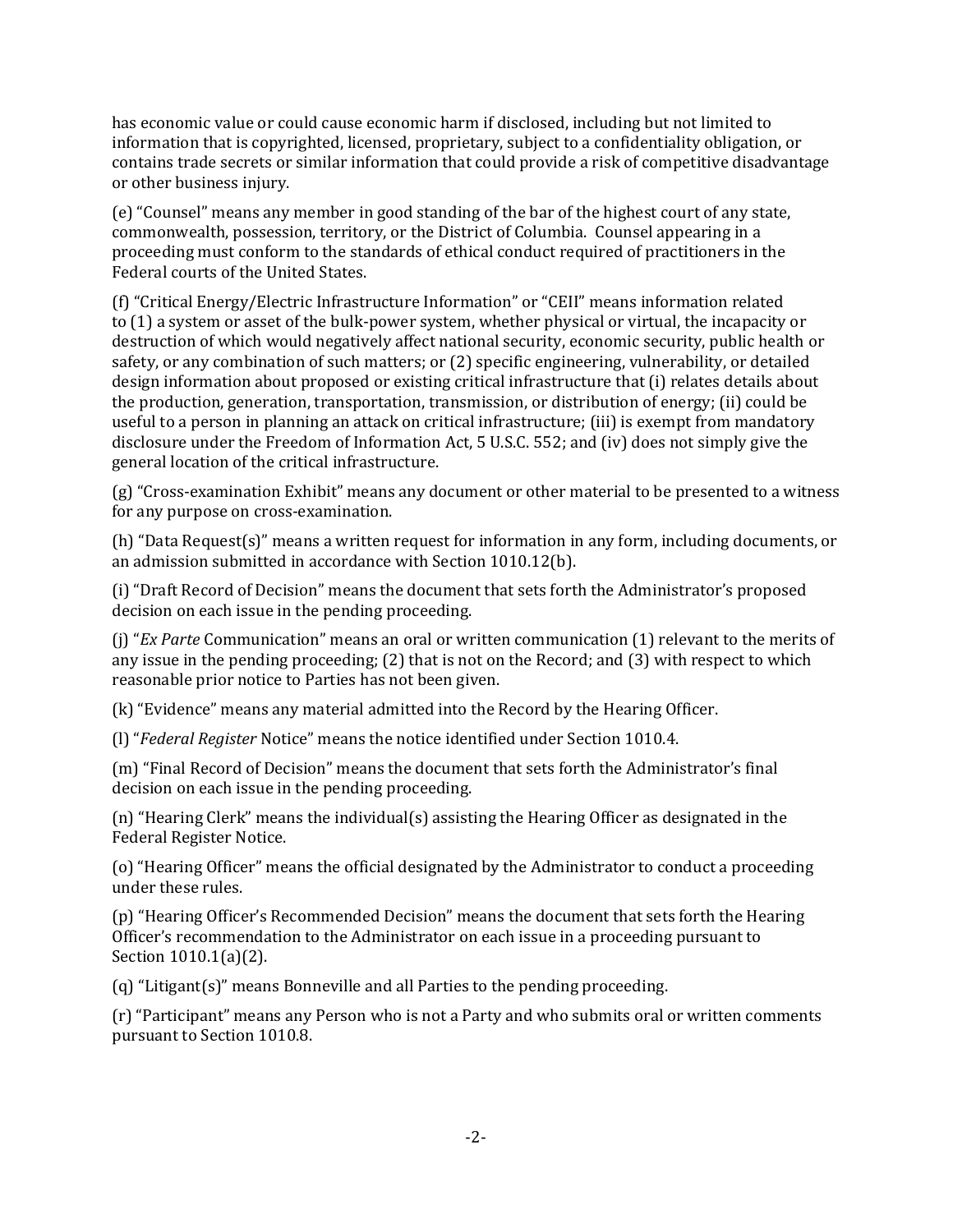(s) "Party" means any Person whose intervention is effective under Section 1010.6. A Party may be represented by its Counsel or other qualified representative, provided that such representative conforms to the ethical standards prescribed in Section 1010.2(e).

(t) "Person" means an individual; partnership; corporation; limited liability company; association; an organized group of persons; municipality, including a city, county, or any other political subdivision of a state; state, including any agency, department, or instrumentality of a state; a province, including any agency, department, or instrumentality of a province; the United States or other nation, or any officer, or agent of any of the foregoing acting in the course of his or her employment or agency.

(u) "Prefiled Testimony and Exhibits" means any testimony, exhibits, studies, documentation, or other materials in a Litigant's direct or rebuttal case submitted in accordance with the procedural schedule. Prefiled Testimony and Exhibits do not include pleadings, briefs, or Cross-examination Exhibits.

(v) "Rate" means the monetary charge, discount, credit, surcharge, pricing formula, or pricing algorithm for any electric power or transmission service provided by Bonneville, including charges for capacity and energy. The term excludes, but such exclusions are not limited to, transmission line losses, leasing fees, or charges from Bonneville for operation and maintenance of customerowned facilities. A rate may be set forth in a contract; however, other portions of a contract do not thereby become part of the rate for purposes of these rules.

(w) "Record" means (1) Evidence; (2) transcripts, notices, briefs, pleadings, and orders from the proceeding; (3) comments submitted by Participants; (4) the Hearing Officer's Recommended Decision, if applicable; (5) the Draft Record of Decision, if any; and (6) such other materials and information as may have been submitted to, or developed by, the Administrator.

(x) "Secure Website" means the website established and maintained by Bonneville for proceedings under these rules.

# **Section 1010.3 Hearing Officer**

(a) The Hearing Officer is responsible for conducting the proceeding, managing the development of the Record, and resolving procedural matters. In addition, in a proceeding pursuant to Section 1010.1(a)(2), the Hearing Officer is responsible for making a Recommended Decision to the Administrator as set forth in Section 1010.20.

(b) The Hearing Officer shall not expand the scope of the proceeding beyond the scope established in the Federal Register Notice. If the Hearing Officer is uncertain whether a potential action would improperly allow information outside the scope to be entered into Evidence, the Hearing Officer shall certify the question directly to the Administrator for a determination.

(c) The Hearing Officer may, in his or her discretion, issue special rules of practice to implement these rules, provided that such special rules are consistent with these rules.

(d) Except as provided in Section 1010.12(c), the Hearing Officer may issue protective orders or make other arrangements for the review of information requested in a Data Request.

(e) The Hearing Officer may reject or exclude all or part of any document or materials not submitted in accordance with these rules, or order a Litigant to conform such document or materials to the requirements of these rules.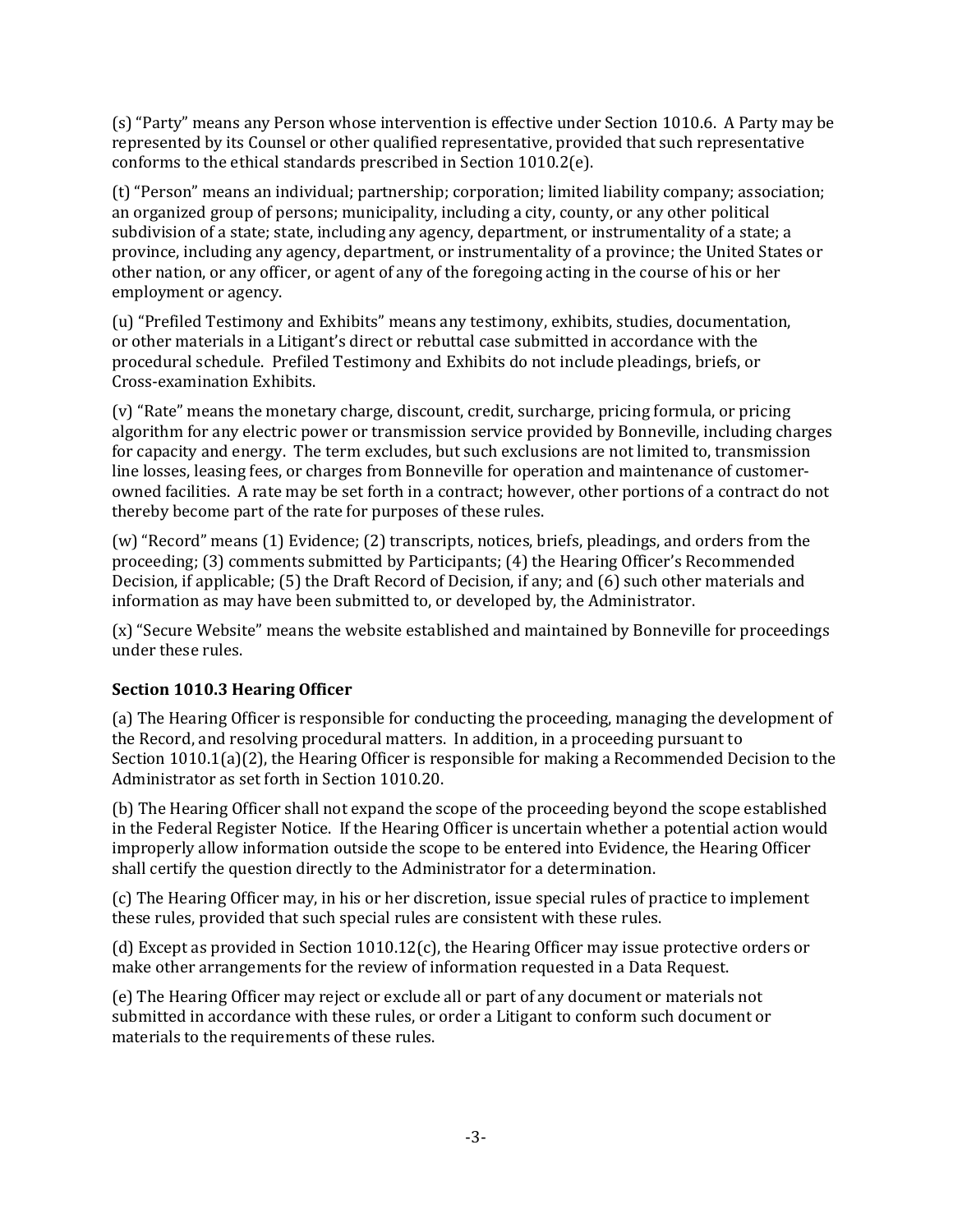(f) Litigants with questions about administrative issues should contact the Hearing Clerk. The Hearing Clerk's contact information will be provided in the Federal Register Notice.

## **Section 1010.4 Initiation of Proceeding**

(a) Any proceeding conducted under these rules will be initiated on the day a notice of Bonneville's initial proposal is published in the Federal Register.

(b) The *Federal Register* Notice will:

(1) State, as applicable, the proposed rates and/or the proposed new or revised terms and conditions of transmission service, the justification and reasons supporting such proposals, and any additional information required by law;

(2) State the procedures for requesting access to the Secure Website for purposes of filing petitions to intervene and the deadline for filing such petitions;

(3) State the deadline and the procedures for Participants to submit comments;

(4) If applicable, state that the proceeding is an expedited proceeding under Section 1010.22 and explain the reasons for the expedited proceeding;

(5) State the date on which the Hearing Officer will conduct the prehearing conference;

(6) In a proceeding pursuant to Section  $1010.1(a)(2)$ , state the date on which the Hearing Officer will issue the Hearing Officer's Recommended Decision, which date shall be used by the Hearing Officer in establishing the procedural schedule for the proceeding;

(7) State the date(s) on which the Administrator expects to issue the Draft Record of Decision, if any, and the Final Record of Decision, which date(s) shall be used by the Hearing Officer in establishing the procedural schedule for the proceeding;

(8) Define the scope of the proceeding and specify:

- (i) Issues that are not within the scope of the proceeding;
- (ii) That only Bonneville may prescribe or revise the scope of the proceeding;

 (iii) That Bonneville may revise the scope of the proceeding to include new issues that arise as a result of circumstances or events occurring outside the proceeding that are substantially related to the rates or terms and conditions under consideration in the proceeding; and

(iv) That, if Bonneville revises the scope of the proceeding to include new issues, Bonneville will provide public notice, a reasonable opportunity to intervene, testimony or other information regarding such issues, and an opportunity for Parties to respond to Bonneville's testimony or other information.

(9) Provide other information that is pertinent to the proceeding.

# **Section 1010.5** *Ex Parte* **Communications**

(a) General Rule. No Party or Participant in any proceeding under these rules shall make *Ex Parte* Communications to the Administrator, other Bonneville executives, any Bonneville staff member, the Hearing Officer, or the Hearing Clerk. In addition, no Bonneville staff member shall make *Ex Parte* Communications to the Hearing Officer or the Hearing Clerk. The Administrator, other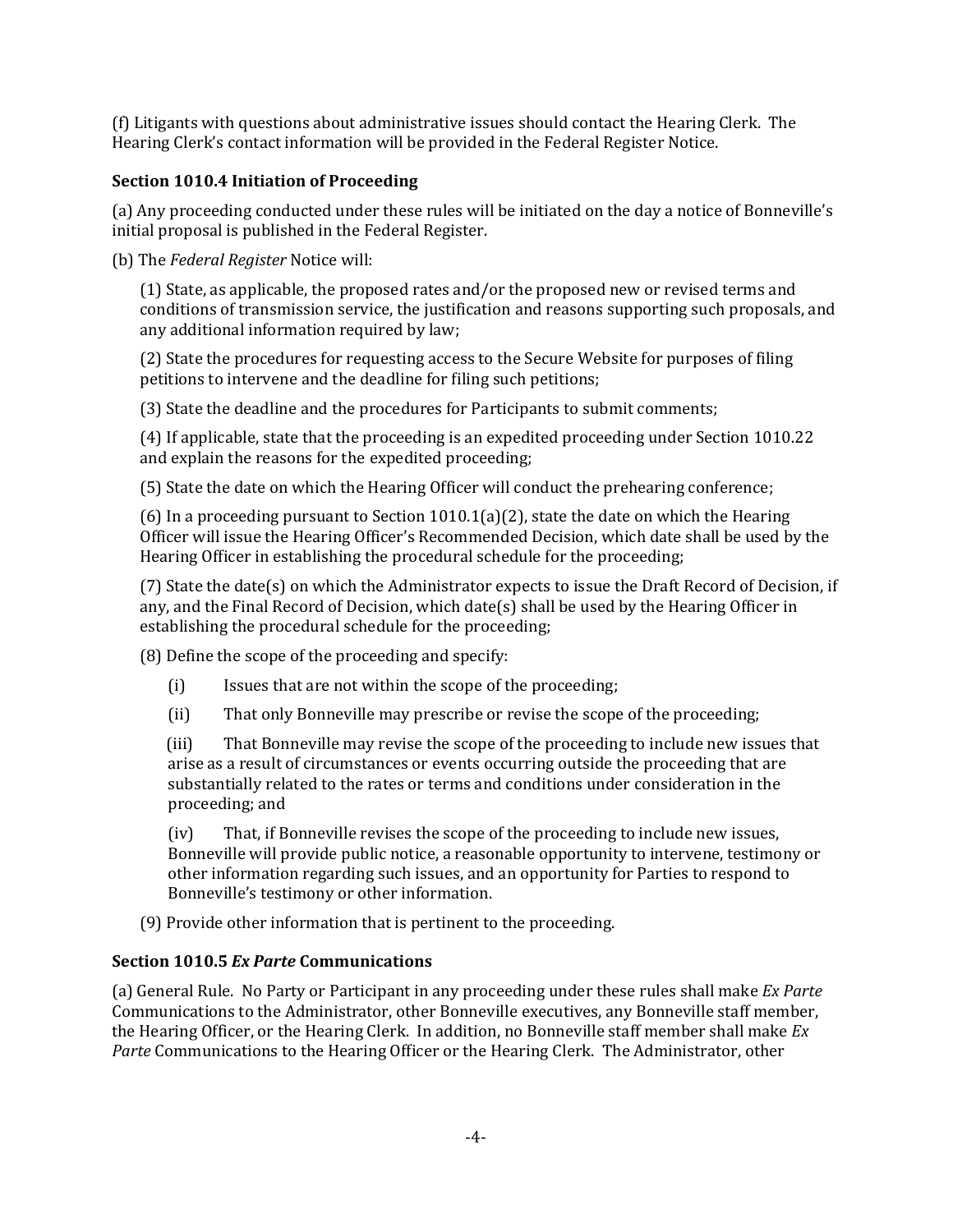Bonneville executives, Bonneville staff members, and the Hearing Officer shall not initiate or entertain *Ex Parte* Communications; however, communications among the Administrator, other Bonneville executives, and Bonneville staff members are not *Ex Parte* Communications.

(b) Exceptions. The following communications will not be considered *Ex Parte* Communications subject to paragraph (a) of this section:

(1) Relating to matters of procedure only;

(2) If otherwise authorized by law or other portions of these rules;

(3) From or to the Federal Energy Regulatory Commission;

(4) Which all Litigants agree may be made on an *ex parte* basis;

(5) Relating to communications in the ordinary course of business, information required to be exchanged pursuant to contracts, or information that Bonneville provides in response to a Freedom of Information Act request;

(6) Relating to a request for supplemental information necessary for an understanding of factual materials contained in documents filed in a proceeding under these rules and which is made after coordination with Counsel for Bonneville;

(7) Relating to a topic that is only secondarily the object of a proceeding, for which Bonneville is statutorily responsible under provisions other than Northwest Power Act Section 7, or which is eventually decided other than through a Section 7(i) proceeding;

(8) Between the Hearing Officer and Hearing Clerk or other staff supporting the Hearing Officer; or

(9) Oral or written statements in meetings for which reasonable prior notice has been given.

(c) Application. The prohibitions contained in this Section 1010.5 apply from the day on which Bonneville publishes the *Federal Register* Notice and continue until the day the Administrator issues the Final Record of Decision in the proceeding.

(d) Notice of meetings. Bonneville will give reasonable prior notice to all Parties of any meeting that it intends to hold with any customer, customer group, or member of the public when it reasonably appears that matters relevant to any issue in the pending proceeding will be discussed.

(e) Written communications. Any written *Ex Parte* Communication received by the Administrator, other Bonneville executives, any Bonneville staff member, the Hearing Officer, or the Hearing Clerk will be promptly delivered to Counsel for Bonneville. The document will be posted for public review in a section of Bonneville's website for *ex parte* materials.

(f) Oral communications. If the Administrator, other Bonneville executives, any Bonneville staff member, the Hearing Officer, or the Hearing Clerk receives an oral offer of any *Ex Parte*  Communication, they shall decline to listen to such communication and explain that such communication is prohibited by this Section 1010.5. If unsuccessful in preventing such communication, the recipient thereof shall advise the communicator that he or she will not consider the communication. The recipient shall promptly prepare a statement setting forth the substance of the communication and the circumstances thereof and deliver the statement to Counsel for Bonneville. The statement will be posted for public review on the *ex parte* website identified in paragraph (e) of this section.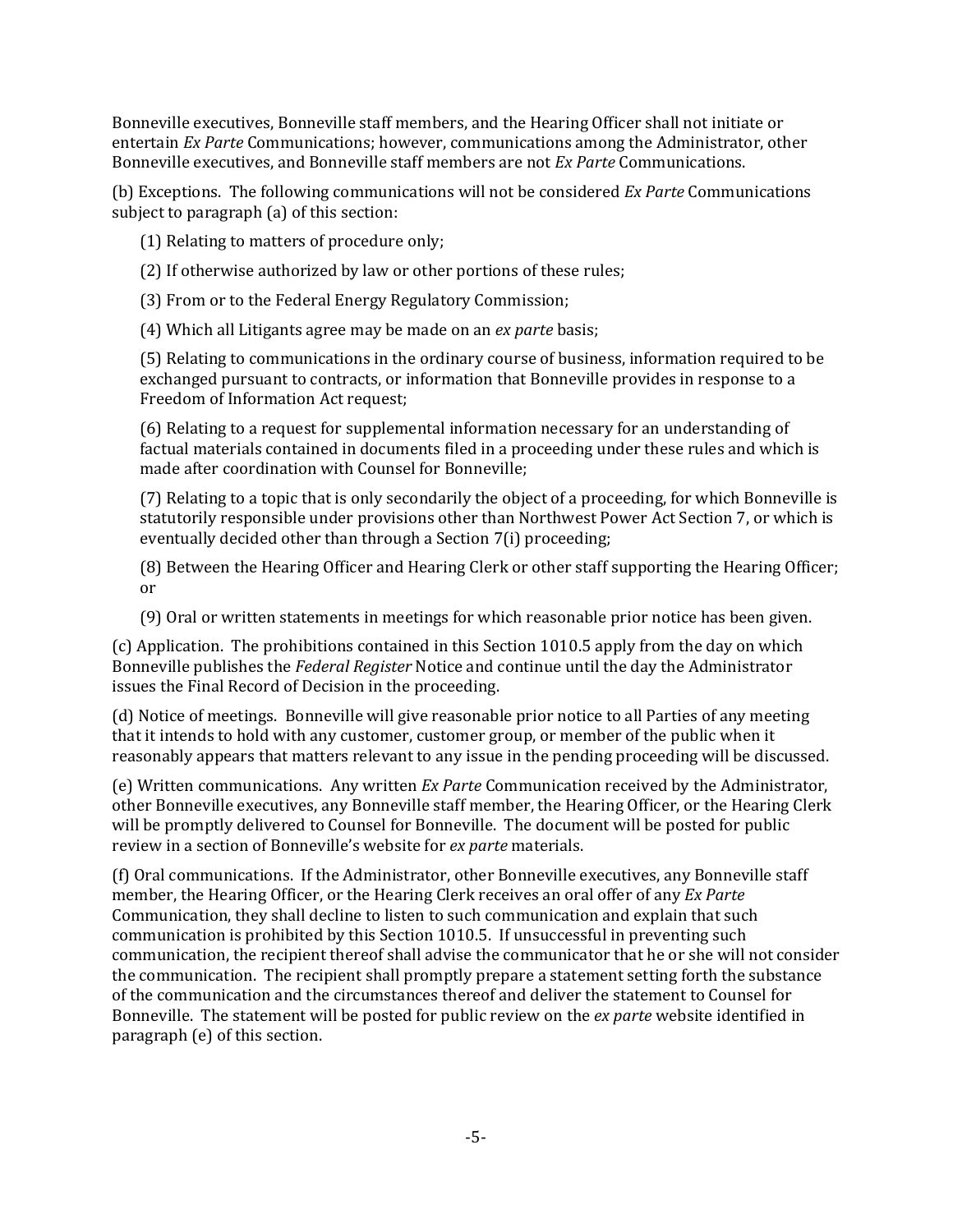(g) Notice and opportunity for rebuttal. Bonneville will notify Parties when any *Ex Parte* Communication has been posted on the *ex parte* website identified in paragraph (e) of this section. A motion seeking the opportunity to rebut any facts or contentions in an *Ex Parte* Communication must be filed within five Business Days of Bonneville's notification that the communication has been posted on Bonneville's website. Any such motion shall include a copy of the *Ex Parte* Communication at issue. The Hearing Officer will grant such a motion if he or she finds that providing the opportunity to rebut the *Ex Parte* Communication is necessary to prevent substantial prejudice to a Litigant.

(h) *Ex Parte* Communications not included in the Record. No *Ex Parte* Communication will be included in the Record except as allowed by the Hearing Officer in an order granting a motion filed pursuant to paragraph (g) of this section.

## **Section 1010.6 Intervention**

(a) Filing. A Person seeking to become a Party in a proceeding under these rules must request access to the Secure Website pursuant to the procedures set forth in the *Federal Register* Notice initiating the proceeding. After being granted access, such Person shall file a petition to intervene through the Secure Website.

(b) Contents. A petition to intervene must state the name, address, and e-mail address of the Person and the Person's interests in the outcome of the proceeding. Petitioners may designate no more than eight individuals on whom service will be made. If the petitioner requires additional individuals to be added to the service list, it may request such relief from the Hearing Officer. Entities that directly purchase power or transmission services under Bonneville's rate schedules, or trade organizations representing those entities, will be granted intervention, based on a petition filed in conformity with this Section 1010.6. Other petitioners must explain their interests in sufficient detail to permit the Hearing Officer to determine whether they have a relevant interest in the proceeding.

(c) Time.

(1) Petitions must be filed by the deadline specified in the *Federal Register* Notice, unless Bonneville provides a subsequent opportunity to intervene pursuant to Section 1010.4(b)(8)(iv).

(2) Late interventions are strongly disfavored. Granting an untimely petition to intervene must not be a basis for delaying or deferring any procedural schedule. A late intervenor must accept the Record developed prior to its intervention. In acting on an untimely petition, the Hearing Officer shall consider whether:

- (i) The petitioner has a good reason for filing out of time;
- (ii) Any disruption of the proceeding might result from granting a late intervention;
- (iii) The petitioner's interest is adequately represented by existing Parties; and

(iv) Any prejudice to, or extra burdens on, existing Parties might result from permitting the intervention.

(d) Opposition. Any opposition to a timely petition to intervene must be filed within two Business Days after the deadline for filing petitions to intervene. Any opposition to a late-filed petition to intervene must be filed within two Business Days after service of the petition.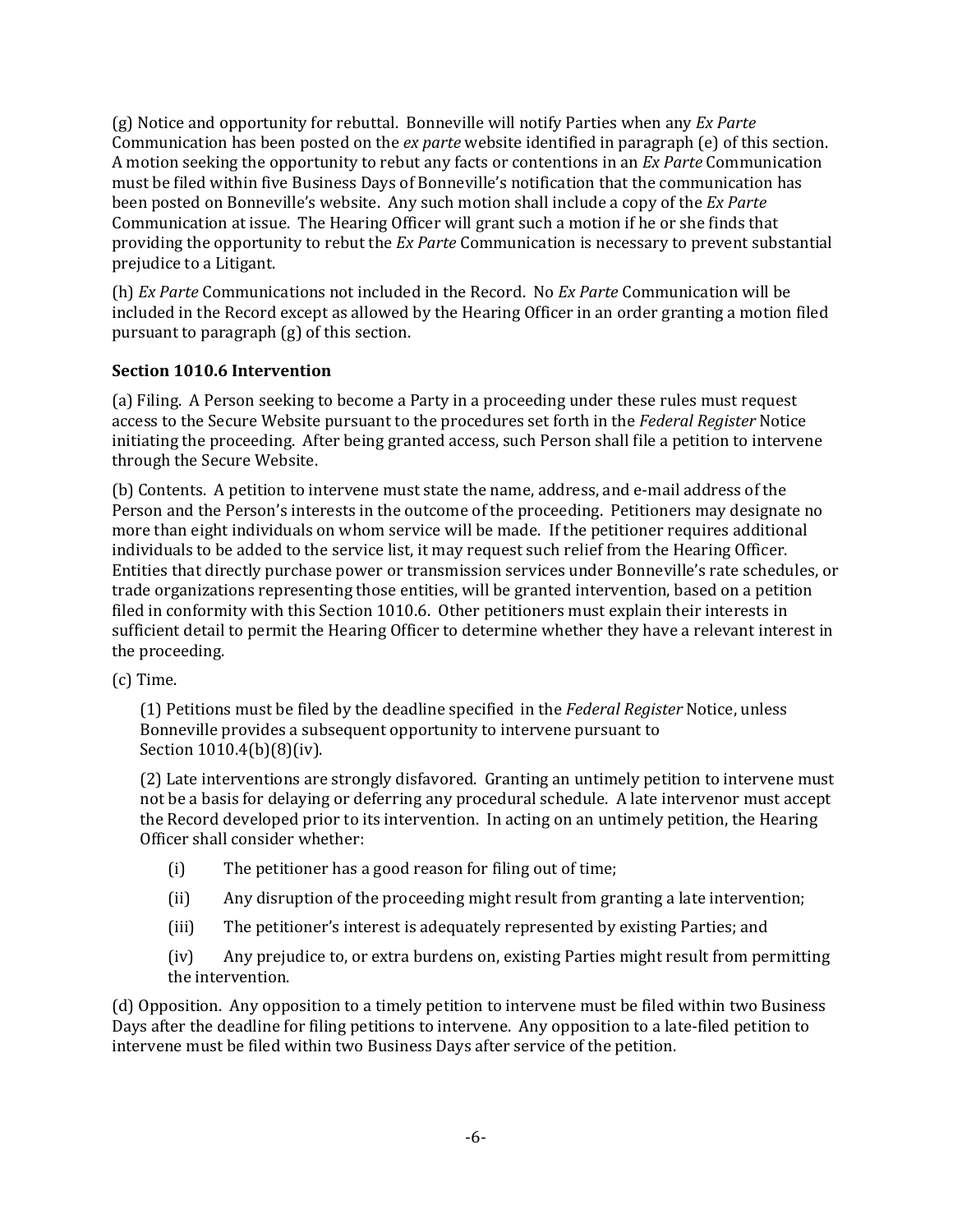#### **Section 1010.7 Joint Parties**

(a) Parties with common interests or positions in a pending proceeding are encouraged to form a Joint Party for purposes of filing pleadings, Prefiled Testimony and Exhibits, and briefs, and for conducting cross-examination. Such grouping will be without derogation to the right of any Party to represent a separate point of view where its position differs from that of the Joint Party in which it is participating.

(b) To form a Joint Party, one member of the proposed Joint Party must e-mail a list of proposed Joint Party members to the Hearing Clerk and to Counsel for each proposed member and represent that all of the named members are in concurrence with the formation of the Joint Party. The Hearing Clerk will form the Joint Party, assign a Joint Party code, and e-mail notice to all Litigants, stating the Joint Party code and listing the Joint Party members.

## **Section 1010.8 Participants**

(a) Any Participant may submit written comments for the Record or present oral comments in legislative-style hearings, if any, for the purpose of receiving such comments. The *Federal Register* Notice will set forth the procedures and deadline for Participant comments. In the event new issues arise after such deadline due to unforeseen circumstances, the Hearing Officer may extend the deadline for Participant comments. Participant comments will be made available on Bonneville's website.

(b) The Hearing Officer may allow reasonable questioning of a Participant by Counsel for any Litigant if the Participant presents oral comments at a legislative-style hearing.

(c) Participants do not have the rights of Parties. The procedures in Sections 1010.6, 1010.7, and 1010.9 through 1010.19 are not available to Participants.

(d) Parties may not submit Participant comments. Employees of organizations that have intervened may submit Participant comments as private individuals (that is, not speaking for their organizations), but may not use the comment procedures to further promote specific issues raised by their intervenor organizations.

## **Section 1010.9 Prehearing Conference**

A prehearing conference will be held on the date specified in the *Federal Register* Notice. During the conference, the Hearing Officer shall establish (1) a procedural schedule, and (2) any special rules of practice in accordance with Section 1010.3(c).

## **Section 1010.10 Filing and Service**

(a) Unless otherwise specified, a Litigant shall make any filing provided for by these rules with the Hearing Officer through the Secure Website. Such filing will constitute service on all Litigants. If the Secure Website is unavailable for filing, a Litigant shall serve the document to be filed on the Hearing Officer, Hearing Clerk, and all Litigants through e-mail and thereafter file the document on the Secure Website as soon as practicable when the Secure Website becomes available.

(b) In addition to Parties whose petitions to intervene are granted by the Hearing Officer, the Administrator may designate additional Persons upon whom service will be made.

(c) Except as provided in paragraph (b) of this section, service will not be made upon Participants.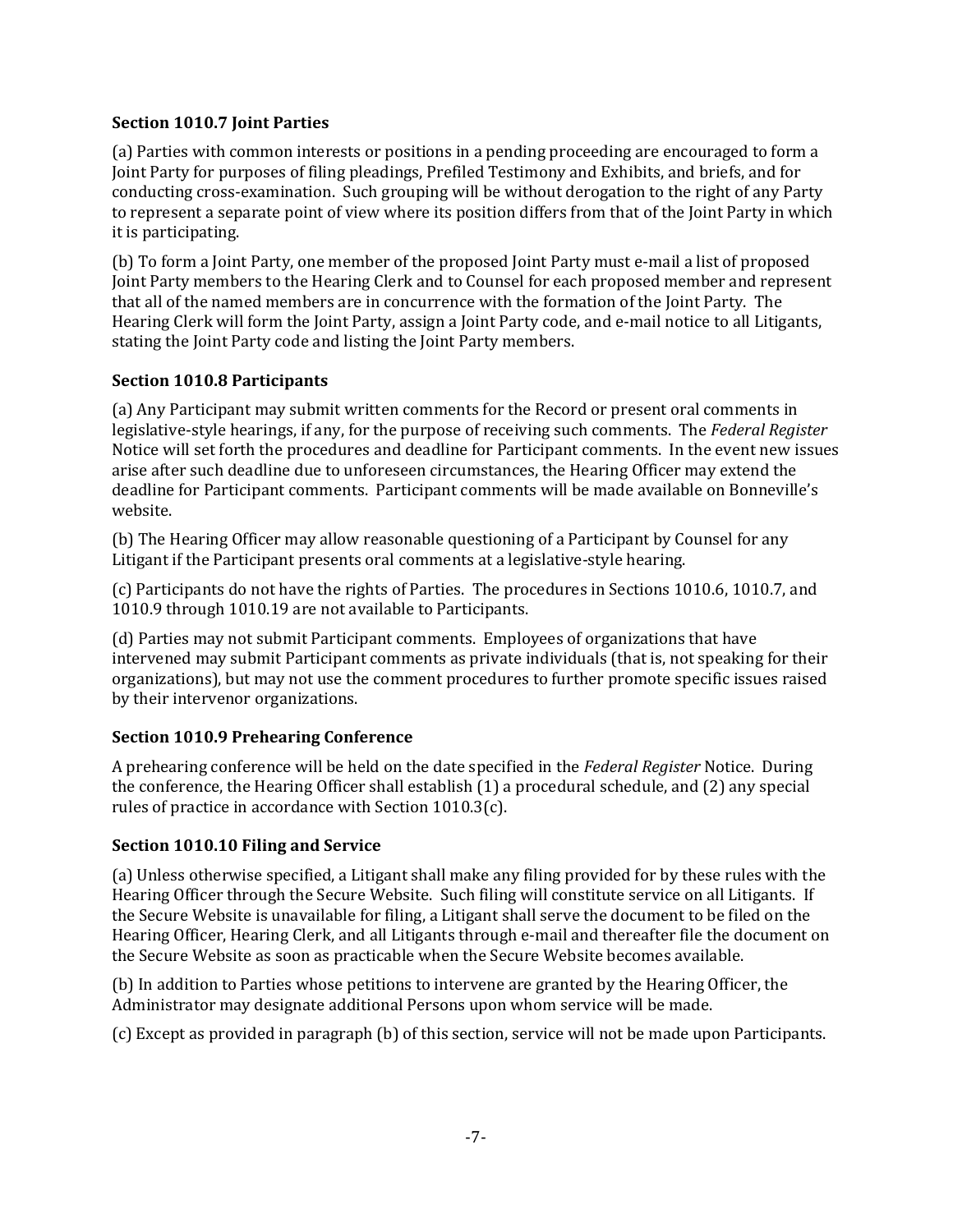(d) Submission of Data Requests and responses to such requests is governed by Section 1010.12(b), except that paragraph (e) of this section governs the timing of such requests and responses.

(e) All filings provided for by these rules must be made, and Data Requests and responses must be submitted, on Business Days no later than 4:30 p.m., Pacific Time, in accordance with the procedural schedule adopted by the Hearing Officer. Filings made outside of these times are deemed to have been filed on the next Business Day and, if such day is after an applicable deadline, may be rejected by the Hearing Officer.

# **Section 1010.11 Pleadings**

(a) Types of pleadings. Pleadings include petitions to intervene, motions, answers, and replies to answers. Pleadings do not include Prefiled Testimony and Exhibits, Cross-examination Exhibits, Data Requests and responses, or briefs.

(b) Content. Pleadings must include the docket number and title of the proceeding, the name of the Litigant filing the pleading, the specific relief sought, any relevant facts and law, and an electronic signature (typed as "*/s/ Name*") of the Litigant's representative. Pleadings must follow the document numbering system established by the Hearing Officer and display the document number in the footer of the pleading.

(c) Format. Pleadings must be filed as text-recognized PDFs converted directly from a word processing software and conform to the following format: (1) page size must be 8½ by 11 inches; in portrait orientation; (2) margins must be at least 1 inch on all sides; (3) text must be doublespaced, with the exception of headings, block quotes, and footnotes; and (4) font size must be comparable to 12-point Times New Roman (10-point Times New Roman for footnotes) or larger. Parties are encouraged to conform legal citations to the most current edition of *The Bluebook: A Uniform System of Citation*, published by The Harvard Law Review Association.

(d) Answers to pleadings. Unless otherwise determined by the Hearing Officer, answers to pleadings must be filed within four Business Days of service of the pleading.

(e) Replies to answers. Unless otherwise determined by the Hearing Officer, replies to answers are not allowed.

(f) Interlocutory appeal. Interlocutory appeal to the Administrator of an order issued by the Hearing Officer is discouraged. Such an appeal will only be permitted upon a motion filed within five Business Days of the order being appealed and an order by the Hearing Officer certifying the ruling to the Administrator. The Hearing Officer shall certify the ruling to the Administrator upon finding that:

(1) The order terminates a Party's participation in the proceeding and the Party's inability to participate thereafter could cause it substantial and irreparable harm;

(2) Review is necessary to prevent substantial prejudice to a Litigant; or

(3) Review could save the Administrator, Bonneville, and the Parties substantial effort or expense, or some other factor is present that outweighs the costs in time and delay of exercising review.

The Administrator may accept or reject the Hearing Officer's certification of a ruling at his or her discretion. An answer to a motion for interlocutory appeal must be filed in accordance with paragraph (d) of this section.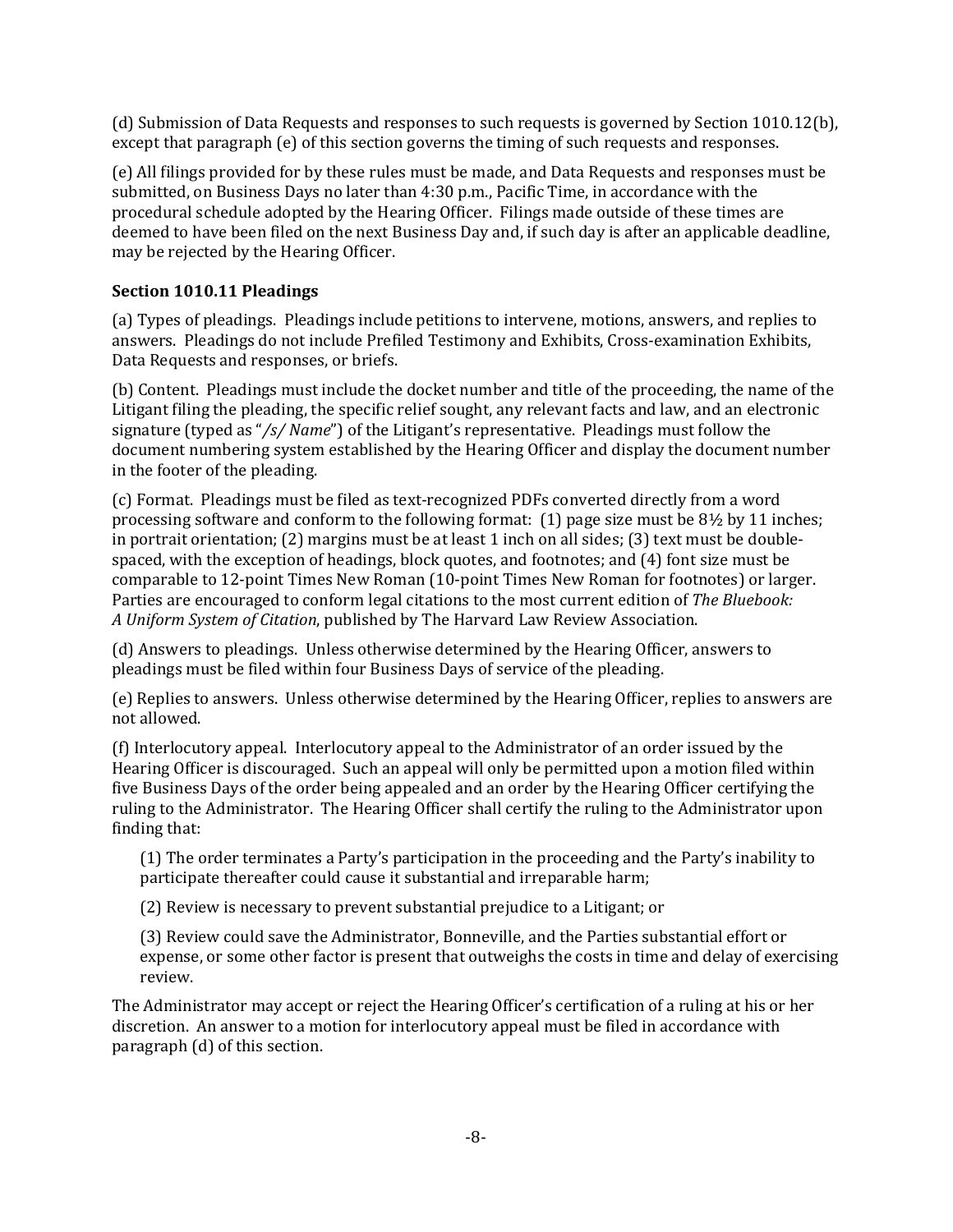#### **Section 1010.12 Clarification Sessions and Data Requests**

(a) Clarification sessions.

(1) The Hearing Officer may schedule one or more informal clarification sessions for the purpose of allowing Litigants to question witnesses about the contents of their Prefiled Testimony and Exhibits and the derivation of their recommendations and conclusions. The Hearing Officer will not attend the clarification sessions. Clarification sessions will not be used to conduct cross-examination, and discussions in clarification sessions will not be transcribed or become part of the Record. Litigants may participate in clarification sessions by phone or other technology made available by Bonneville.

(2) If a Litigant does not make any witness available for a clarification session, the witness's Prefiled Testimony and Exhibits may be subject to a motion to strike.

(b) Data Requests and responses. All Data Requests and responses to Data Requests must be submitted according to the rules in this Section 1010.12(b) and Section 1010.10(e). For purposes of this Section 1010.12(b), "Requesting Litigant" means the Litigant that submitted the Data Request at issue, and "Responding Litigant" means the Litigant that received the Data Request.

(1) Scope in general. Except as otherwise provided in this Section 1010.12(b), a Data Request may seek information or an admission relevant to any issue in the proceeding; *provided, however,* that such requests must be proportional to the needs of the proceeding considering the importance of the issues at stake, the amount in controversy, the Litigants' relative access to relevant information, the Litigants' resources, the extent of the Responding Litigant's testimony on the subject and participation in the proceeding, the importance of the information sought to develop Evidence on the issue, and whether the burden or expense of responding to the request outweighs the likely benefit if the response were admitted into Evidence.

(i) Each Litigant shall be reasonable in the number and breadth of its Data Requests in consideration of the factors listed in paragraph (b)(1) of this section. A Litigant that believes it has received one or more unreasonable Data Request(s) from another Litigant may object to the request(s) on that basis. Any dispute over such an objection will be resolved in accordance with the procedures in paragraph (e) of this section.

(ii) A Litigant shall not be required to perform any new study or analysis, but a Litigant may, in its sole discretion and without waiving any objection to any Data Request, agree to perform such study or analysis.

(iii) A Litigant shall not be required to produce publicly available information.

(iv) A Litigant shall not be required to produce information that is unduly burdensome to provide, or produce the same information multiple times in response to cumulative or duplicative Data Requests.

(v) A Litigant shall not be required to produce any information that is protected from disclosure by the attorney-client privilege or attorney work product doctrine.

(vi) Bonneville shall not be required to produce documents that, in the opinion of Counsel for Bonneville, may be withheld on the basis of exemptions under the Freedom of Information Act, 5 U.S.C. 552, or the Trade Secrets Act, 18 U.S.C. 1905.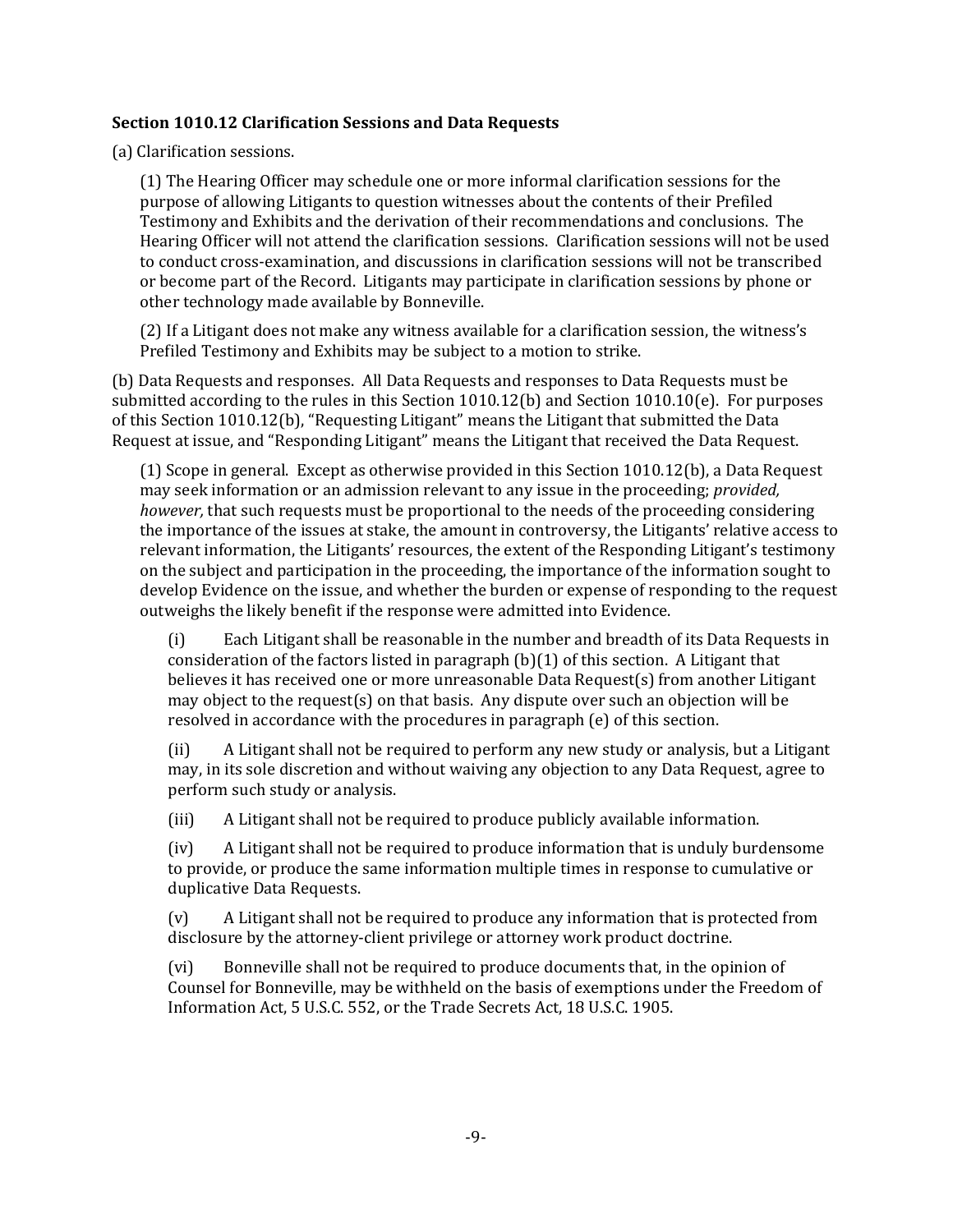(2) Submitting Data Requests. All Data Requests must be submitted through the Secure Website.

(i) A Data Request must identify the Prefiled Testimony and Exhibits (page and line numbers) or other material addressed in the request.

(ii) A Litigant shall not submit a Data Request seeking the response to another Data Request.

(iii) Except as allowed by the Hearing Officer pursuant to this Section  $1010.12(b)(2)(iii)$ , during the period established in the procedural schedule for submitting Data Requests immediately following the filing of Bonneville's Initial Proposal, a Party may submit Data Requests only to Bonneville. The Hearing Officer may allow the submission of limited Data Requests to a Party during such period upon motion by a Litigant providing the proposed Data Request(s) and demonstrating that: (1) the proposed Data Request(s) are within the scope described in paragraph  $(b)(1)$  of this section; (2) Bonneville is unlikely to have the requested information or materials in its possession; and (3) the Litigant's ability to develop its direct case would be significantly prejudiced without the requested information or materials. In resolving a motion filed pursuant to this Section  $1010.12(b)(2)(iii)$ , the Hearing Officer shall consider, among other things, the factors listed above, the number of proposed Data Requests, and whether the burden of responding to the requests would prejudice the Responding Litigant's ability to prepare such Litigant's direct case.

(iv) A multi-part Data Request must include a reasonably limited number of subparts, and all subparts must address only one section or other discrete portion of a Litigant's Prefiled Testimony and Exhibits. Each subpart of a multi-part Data Request will be considered a separate Data Request for purposes of this Section 1010.12(b).

(3) Responding to Data Requests. All Responses to Data Requests, except responses containing Commercially Sensitive Information or CEII, must be submitted through the Secure Website.

(i) Except as otherwise allowed by the Hearing Officer or as provided in paragraph (b)(3)(iii) of this section, a Litigant must provide a response to each Data Request no later than five Business Days after the day that the Data Request is submitted through the Secure Website. The Hearing Officer may specify exceptions to this rule and establish alternative deadlines, for example, for periods spanning holidays.

(ii) An objection to a data request will be considered a response for purposes of this Section 1010.12(b). In any response that includes one or more objections, the Litigant must state the grounds for the objection(s) and why any information or admission is being withheld.

(iii) As soon as a Responding Litigant estimates that it will not be able to respond to one or more Data Requests by the due dates because of the volume of or other burden caused by the request(s), the Responding Litigant shall contact the Requesting Litigant and confer about a possible delay in the due date. If the Litigants have not resolved the matter by the due date, the Responding Litigant shall file an objection on the due date and supplement the objection with a response in good faith as soon as possible thereafter. Any dispute over such an objection will be resolved in accordance with the procedures in paragraph (e) of this section.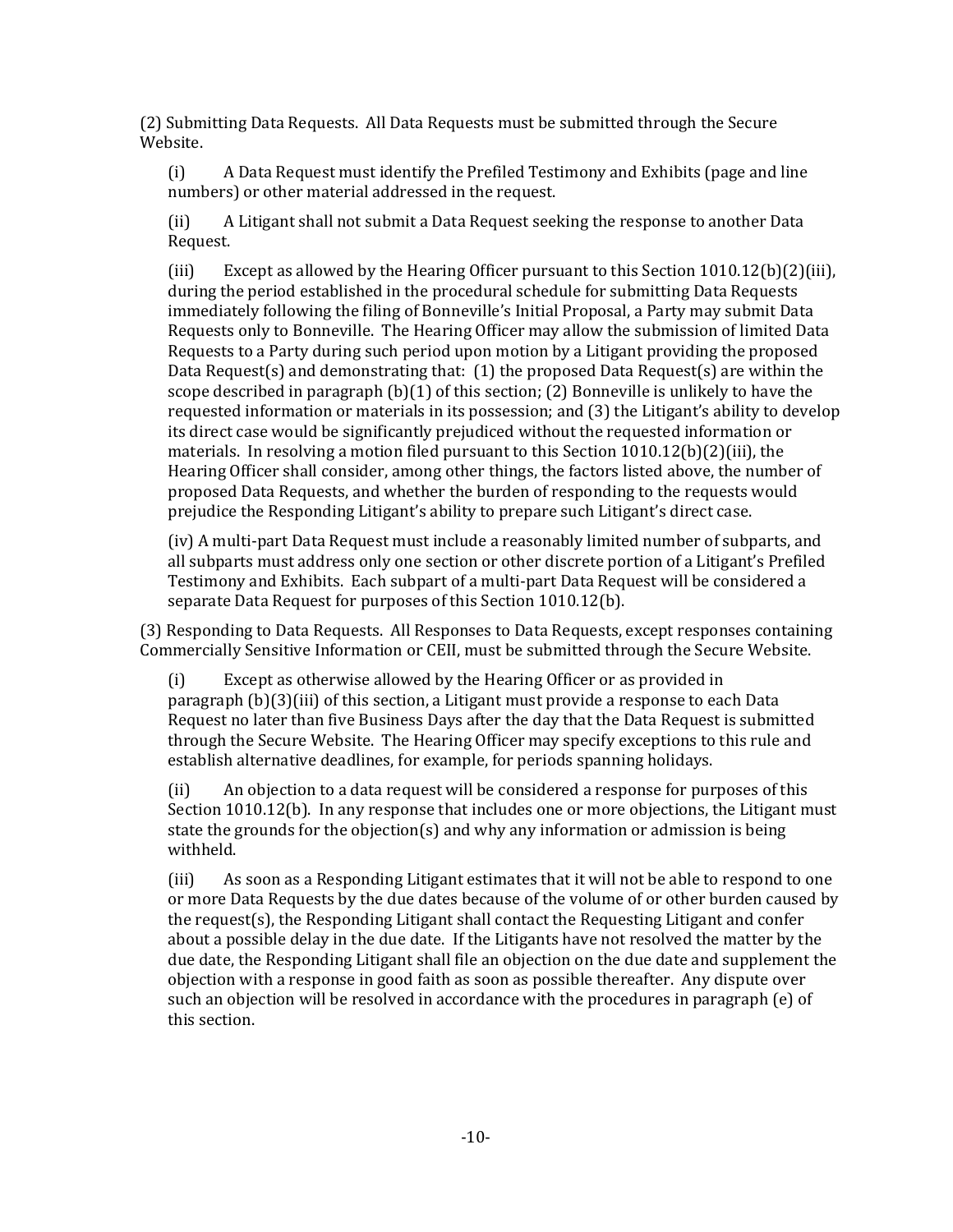(c) Information that is attorney-client privileged or attorney work product. If a Responding Litigant withholds information from a response to a Data Request on the basis of attorney-client privilege or the attorney work product doctrine, it must object and so state in its response. Upon written request by Counsel for the Requesting Litigant, the Responding Litigant must submit a supplemental response to the Data Request that includes a declaration made by Counsel for such Litigant in accordance with 28 U.S.C. 1746 stating that the information withheld is protected from disclosure by attorney-client privilege or the attorney work product doctrine, and identifying, without revealing information that itself is privileged or protected, the information withheld. The Hearing Officer may not order *in camera* review or release of information that a Litigant has withheld from a response to a Data Request on the basis of attorney-client privilege or the attorney work product doctrine.

(d) Commercially Sensitive Information and CEII.

(1) When a Responding Litigant has determined that responding to a Data Request will require it to produce Commercially Sensitive Information or CEII that is otherwise discoverable, the Litigant shall notify and confer with the Requesting Litigant to attempt to agree to the terms of a proposed protective order, including a non-disclosure certificate, to govern exchange and use of the Commercially Sensitive Information or CEII. If the conferring Litigants agree to the terms of a proposed protective order, they must file the proposed order with the Hearing Officer along with a motion seeking adoption of the order. If the conferring Litigants are unable to agree to the terms of a protective order within three Business Days of starting to confer, each Litigant shall file a proposed protective order, and the Hearing Officer shall enter an order adopting a protective order to govern the exchange and use of Commercially Sensitive Information or CEII. Such protective order may be, but is not required to be, based upon the proposed protective orders filed by the Litigants and must be consistent with the requirements in paragraph (d)(2) of this section. Once the Hearing Officer has adopted a protective order, and the Requesting Litigant has filed its signed non-disclosure certificate(s), the Responding Litigant must provide the Commercially Sensitive Information or CEII to the Requesting Litigant within three Business Days.

(2) Any protective order proposed by a Litigant or adopted by the Hearing Officer must be consistent with the following requirements but is not limited to these requirements:

(i) Prior to receiving any Commercially Sensitive Information or CEII, a Litigant that wants access to such information must file on the Secure Website signed non-disclosure certificate(s) for any individual that the Litigant intends to have access to such information.

(ii) Any documents or other materials that include Commercially Sensitive Information or CEII, including any copies or notes of such documents, must be plainly marked on each page with the following text: "Commercially Sensitive Information [or CEII] – Subject to Protective Order No. \_\_\_\_." Any electronic files must include the same text in the file name. The requirements of this paragraph do not preclude any additional marking required by law.

(iii) Responses to Data Requests that contain Commercially Sensitive Information or CEII must not be submitted via the Secure Website. The protective order must prescribe a secure manner for providing such a response to any Litigant that files a signed nondisclosure certificate(s).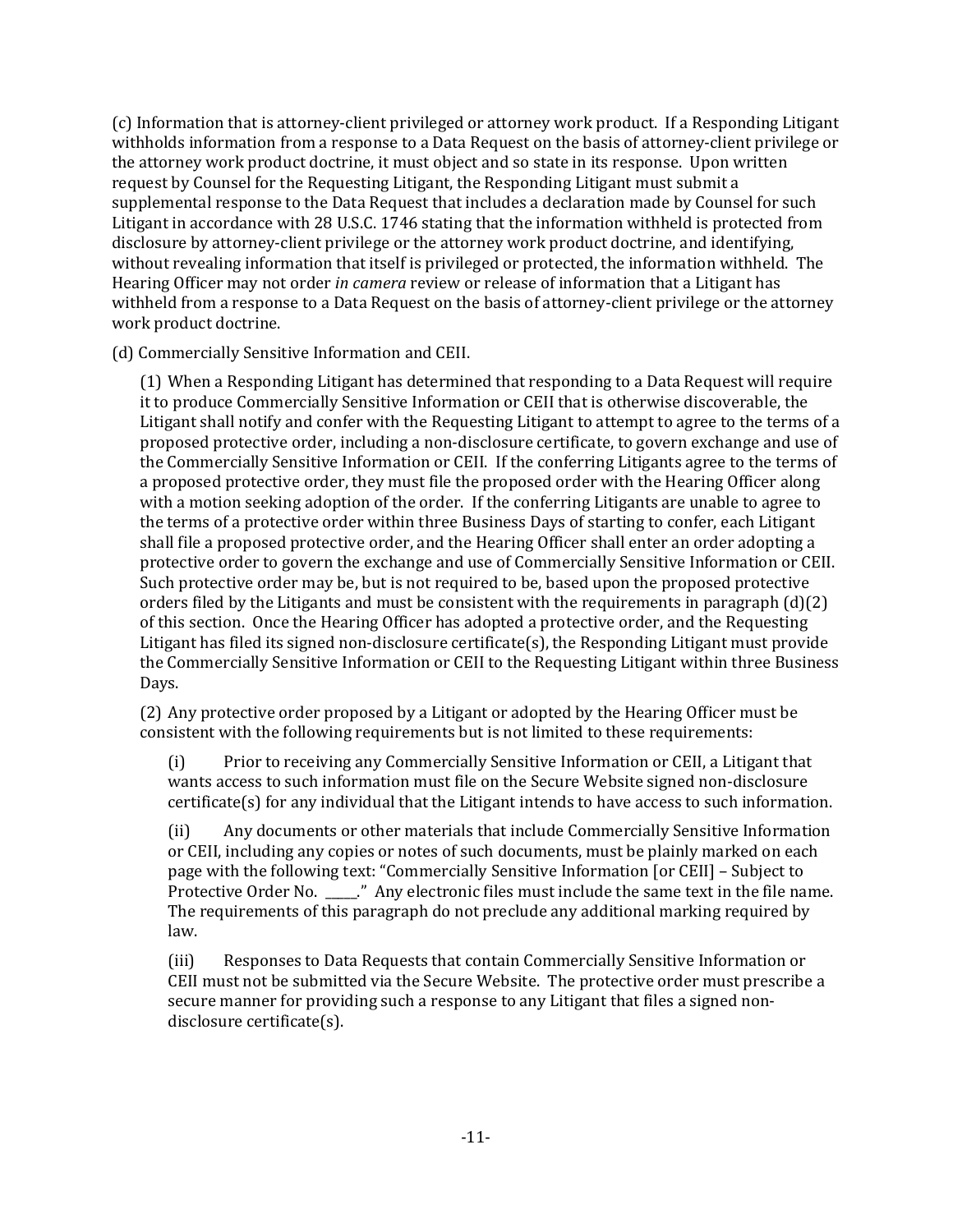(iv) Any Prefiled Testimony and Exhibits, Cross-examination Exhibits, briefs, or other documents that include Commercially Sensitive Information or CEII must not be filed via the Secure Website. The protective order must prescribe a secure manner for making such a filing directly with the Hearing Officer such as via encrypted e-mail or on physical media (CD, USB stick, etc.) and for simultaneously serving the document on all Litigants that have filed signed non-disclosure certificates. Any Litigant that makes a filing with Commercially Sensitive Information or CEII must simultaneously file a redacted or public version of the document via the Secure Website.

(v) The protective order must authorize Bonneville to file or otherwise submit any Commercially Sensitive Information or CEII from a proceeding under these rules with the Federal Energy Regulatory Commission or any other administrative or judicial body in accordance with any applicable requirements of that body.

(vi) The protective order must authorize Bonneville to retain any Commercially Sensitive Information or CEII from a proceeding under these rules until the decision in the proceeding is no longer subject to judicial review.

(vii) The protective order must include provisions that govern the return or destruction of Commercially Sensitive Information and CEII.

(viii) A protective order may include a "Highly Confidential" designation for Commercially Sensitive Information or CEII that is of such a sensitive nature that the producing Litigant is able to justify a heightened level of protection. The Hearing Officer shall determine the appropriate level or means of protection for such information, including the possible withholding of such information altogether.

(3) Notwithstanding the requirement in paragraph  $(d)(2)(iv)$  of this section that a protective order must provide a secure manner of filing documents that include Commercially Sensitive Information or CEII, Litigants are discouraged from making filings with such information because of the administrative burden that would result from the inclusion of such information in the Record. A Litigant should not file a document with such information unless it believes in good faith that its ability to present its argument would be significantly hindered by the absence of the information from the Record. Instead, Litigants are encouraged to summarize, describe, or aggregate Commercially Sensitive Information or CEII in filings in a manner that does not result in the inclusion of the information itself or otherwise effectively disclose the information.

(4) The rules governing CEII in this Section 1010.12(b) do not preclude the application of any federal regulations regarding CEII that apply to Bonneville and are adopted after the effective date of these rules.

(e) Disputes regarding responses to Data Requests. Litigants are strongly encouraged to informally resolve disputes regarding Data Requests and responses.

(1) Duty to Confer. Before filing a motion to compel a response to a Data Request, the Requesting Litigant must confer with the Responding Litigant to attempt to informally resolve any dispute. Each Litigant must confer in good faith to attempt to informally resolve the dispute.

(2) Motion to Compel. If a dispute is not resolved informally, the Requesting Litigant may file a motion to compel no more than four Business Days after the earlier of the date a response to the Data Request is provided or the due date for the response. A motion to compel must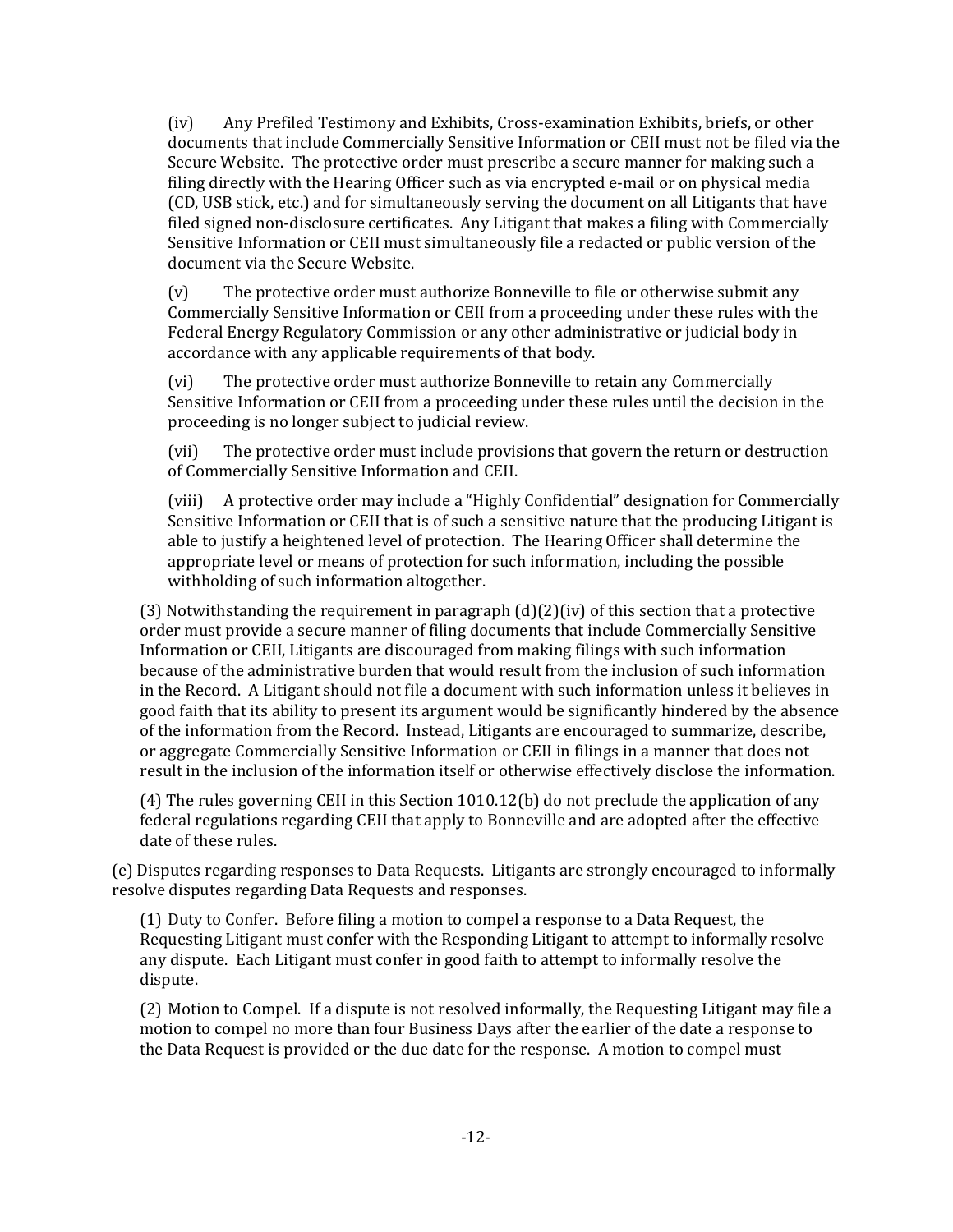demonstrate that the Data Request(s) at issue are within the scope described in paragraph (b)(1) of this section, and the Requesting Litigant must certify in the motion that it attempted to informally resolve the dispute in accordance with paragraph (e)(1) of this section.

(3) Answer to motion to compel. Any answer to a motion to compel must be filed in accordance with Section 1010.11(d).

(4) Resolution of dispute by the Hearing Officer. The Hearing Officer may hold a conference to discuss and attempt to resolve a dispute regarding a response to a Data Request. In ruling on any motion to compel, the Hearing Officer shall consider, among other things, the factors listed in paragraph (b)(1) of this section and the potential impact of the decision on completing the proceeding according to the procedural schedule. For any oral ruling made by the Hearing Officer during a conference, the Hearing Officer shall memorialize that ruling in a written order as soon as practicable thereafter.

(f) Sanctions. The Hearing Officer may remedy any refusal to comply with an order compelling a response to a Data Request or a violation of a protective order by:

(1) Striking the Prefiled Testimony and Exhibits to which the Data Request relates;

(2) Limiting Data Requests or cross-examination by the Litigant refusing to comply with the order; or

(3) Recommending to the Administrator that an appropriate adverse inference be drawn against the Litigant refusing to comply with the order.

(g) Moving responses to Data Requests into Evidence. A response to a Data Request must be admitted into Evidence to be considered part of the Record. A Litigant that intends to introduce a response to a Data Request into Evidence must either: (1) attach the full text of each such response as an exhibit in the Litigant's Prefiled Testimony and Exhibits; or (2) submit a motion to admit the response, by the deadline(s) established by the Hearing Officer.

# **Section 1010.13 Prefiled Testimony and Exhibits**

(a) General rule.

(1) All Prefiled Testimony and Exhibits must identify the witness(es) sponsoring the testimony and exhibits. Each Litigant that submits Prefiled Testimony and Exhibits must separately file a qualification statement for each witness sponsoring the testimony and exhibits. The qualification statement must describe the witness's education and professional experience as it relates to the subject matter of the Prefiled Testimony and Exhibits.

(2) Except as otherwise allowed by the Hearing Officer, all prefiled testimony must be in written form and conform to the format of pleadings in Section  $1010.11(c)$ . Each section of prefiled testimony must include a heading setting forth its subject matter. Prefiled testimony must include line numbers in the left-hand margin of each page.

(3) If prefiled testimony is based on the witness's understanding of the law, the witness shall so state in the testimony and, in order to provide context for the testimony, describe the witness's understanding of the law as it applies to the witness's position. In all other cases, legal arguments and opinions must not be included in Prefiled Testimony and Exhibits.

(4) A witness qualified as an expert may testify in the form of an opinion. Any conclusions by the witness should, if applicable, be supported by data and explanation.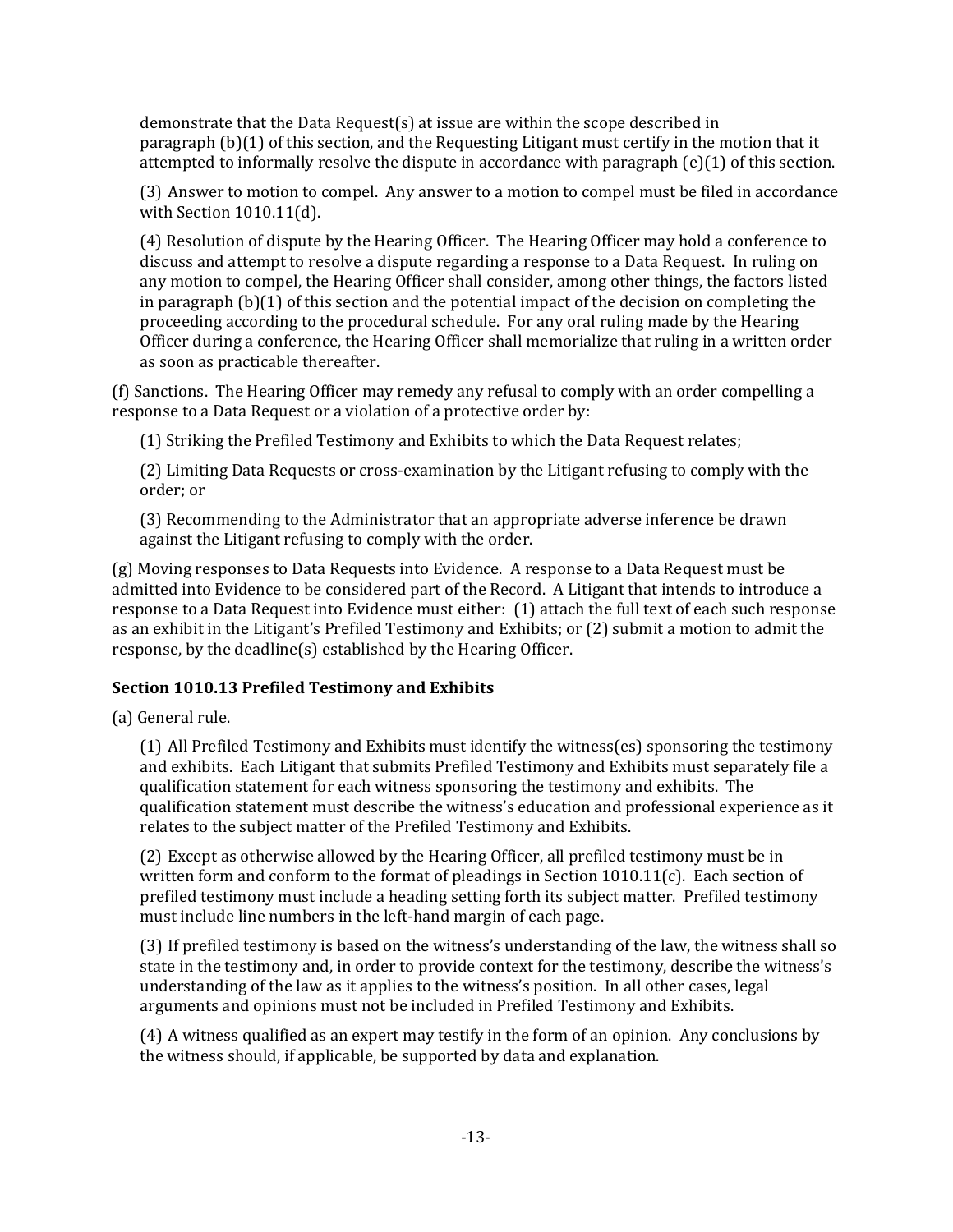(5) Litigants shall be provided an adequate opportunity to offer refutation or rebuttal of any material submitted by any other Party or by Bonneville. Any rebuttal to Bonneville's direct case must be included in a Party's direct testimony, along with any affirmative case that Party wishes to present. Any subsequent rebuttal testimony must be limited to rebuttal of the Parties' direct cases. New affirmative material may be submitted in rebuttal testimony only if in reply to another Party's direct case. No other new affirmative material may be introduced in rebuttal testimony. Rebuttal testimony must refer to the specific material being addressed (pages, lines, topic).

(6) For documents or materials of excessive length that a Litigant wants to include in its Prefiled Testimony and Exhibits, the Litigant should create and include an excerpt of the document or materials that excludes irrelevant or redundant material.

(b) Items by reference. Any materials that are incorporated by reference or referred to via electronic link in Prefiled Testimony and Exhibits will not be considered part of the testimony and exhibits for purposes of introducing the materials into Evidence. Only materials included as exhibits to Prefiled Testimony and Exhibits will be considered part of the testimony and exhibits for purposes of introducing the materials into Evidence.

(c) Moving Prefiled Testimony and Exhibits into Evidence. Prefiled Testimony and Exhibits must be admitted into Evidence to be considered part of the Record. If a Litigant's witness(es) sponsoring Prefiled Testimony and Exhibits are cross-examined, the Litigant shall move the witnesses' Prefiled Testimony and Exhibits into Evidence at the conclusion of the cross-examination. If there is no cross-examination of a Litigant's witness(es), a Litigant that intends to introduce the witness(es)'s Prefiled Testimony and Exhibits into Evidence shall, by any deadline established by the Hearing Officer, file a declaration of the witness(es) made in accordance with 28 U.S.C. 1746 that lists the Prefiled Testimony and Exhibits and certifies that the material is the same material previously filed in the proceeding and is true and correct to the best of their knowledge and belief. Upon filing of the declaration, the witnesses' Prefiled Testimony and Exhibits will be admitted into Evidence.

(d) Motions to strike. Motions to strike Prefiled Testimony and Exhibits must be filed by the deadlines established in the procedural schedule. An answer to a motion to strike must be filed in accordance with Section 1010.11(d). If the Hearing Officer grants a motion to strike, the Litigant sponsoring the stricken material shall file conformed copies with strikethrough deletions of such material within five Business Days of the Hearing Officer's order. Conformed copies must be filed with the same document number as the original exhibit, but with the designation "-CC" at the end (*e.g.*, BP-20-E-BPA-16-CC). Material stricken by the Hearing Officer shall not be admitted into Evidence but will be considered part of the Record for purposes of reference regarding whether the motion should have been granted.

## **Section 1010.14 Cross-Examination**

(a) Except as otherwise allowed by the Hearing Officer, witnesses generally will be cross-examined as a panel for Prefiled Testimony and Exhibits that they co-sponsor, provided that each panel member (1) has submitted a qualification statement, and (2) is under oath.

(b) At the time specified in the procedural schedule, a Litigant intending to cross-examine a witness shall file a cross-examination statement. The statement shall:

(1) Identify the witnesses the Litigant intends to cross-examine and the Prefiled Testimony and Exhibits sponsored by the witnesses that will be the subject of the cross-examination;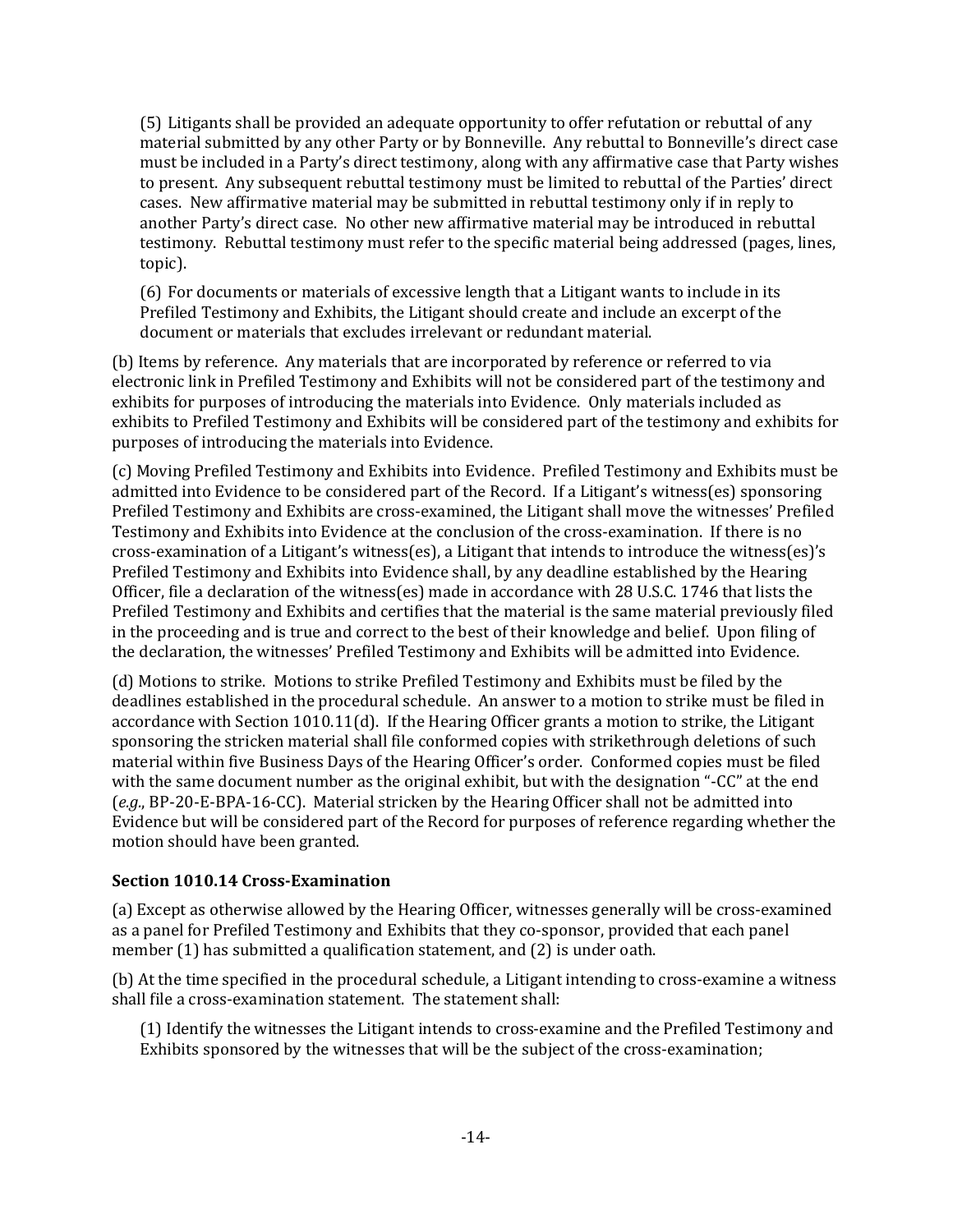(2) Briefly describe the subject matter and portions of the Prefiled Testimony and Exhibits for cross-examination;

(3) Specify the amount of time requested for cross-examination of each witness; and

(4) Provide any other information required in an order issued by the Hearing Officer.

(c) A Litigant waives cross-examination for any witnesses not listed in its cross-examination statement, except that any Litigant may ask follow-up questions of witnesses appearing at the request of another Litigant.

(d) After the Litigants file cross-examination statements, the Hearing Officer shall issue a schedule setting forth the order of witnesses to be cross-examined.

(e) Cross-examination is limited to issues relevant to the Prefiled Testimony and Exhibits that (1) are identified in the Litigant's cross-examination statement, or (2) arise in the course of the cross-examination.

(f) Witnesses are not required to perform calculations on the stand or answer questions about calculations that they did not perform. Witnesses appearing as a panel shall determine in good faith which witness will respond to a cross-examination question.

(g) A Litigant may only cross-examine witnesses whose position is adverse to the Litigant seeking to cross-examine. Notwithstanding the preceding sentence, a Litigant whose position is not adverse to the witnesses subject to cross-examination may, immediately following any redirect testimony by those witnesses, seek leave from the Hearing Officer to ask limited follow-up questions of the witnesses. Any such follow-up questions allowed by the Hearing Officer must be limited to the scope of the cross-examination of the witnesses.

(h) Only a Litigant's Counsel may conduct cross-examination. Only Counsel for the witnesses being cross-examined may object to questions asked during cross-examination, except that Counsel for any Litigant may object to friendly cross-examination.

(i) To avoid duplicative cross-examination, the Hearing Officer may impose reasonable limitations if the Litigants conducting cross-examination have substantially similar positions.

(j) The Hearing Officer may impose reasonable time limitations on the cross-examination of any witness.

(k) Cross-examination Exhibits.

(1) A Litigant must file each Cross-examination Exhibit to be presented to a witness for any purpose two Business Days before the witness is scheduled to appear. For example, for a witness appearing on a Monday, the due date for documents is the preceding Thursday at 4:30 p.m.

(2) A Litigant must provide physical copies of each Cross-examination Exhibit to the Hearing Officer, the Hearing Clerk, each panel witness, witness's Counsel, and the court reporter at the beginning of cross-examination on the day the witness is scheduled to appear.

(3) A Cross-examination Exhibit must be limited to material the Litigant intends to introduce into Evidence.

(4) If a document is introduced into Evidence during cross-examination, and only part of the document is admitted into Evidence, the document must be conformed by the Litigant to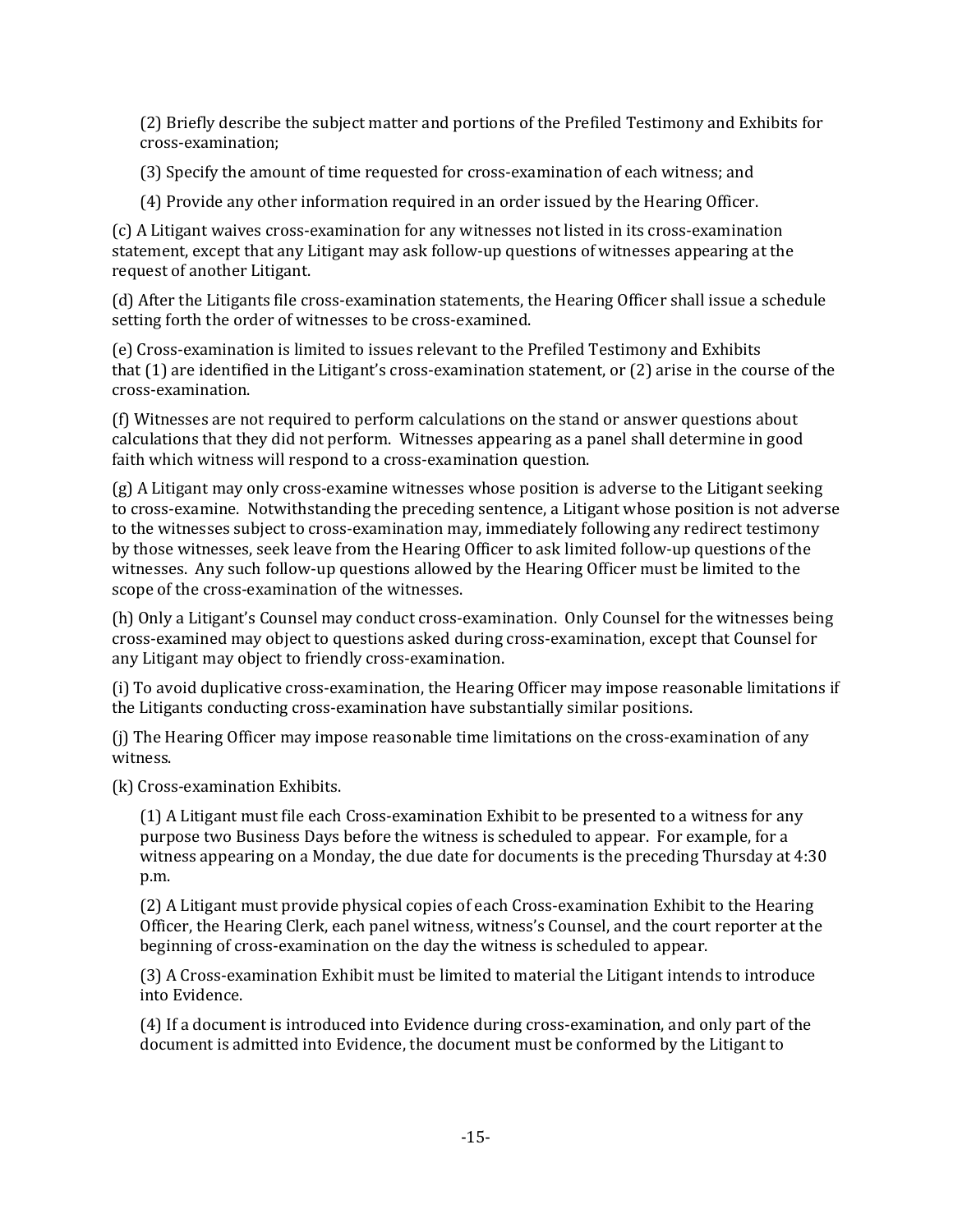include only that part of the document admitted into Evidence. The conformed document must be filed through the Secure Website.

(l) All other matters relating to conduct of cross-examination are left to the Hearing Officer's discretion.

## **Section 1010.15 Stipulations**

The Hearing Officer may admit into Evidence stipulations on any issue of fact.

# **Section 1010.16 Official Notice**

The Administrator or the Hearing Officer may take official notice of any matter that may be judicially noticed by Federal courts or any matter about which Bonneville is an expert. A Litigant requesting official notice shall provide a precise citation for the material for which official notice is requested and file the material on the Secure Website at the time the request is granted or as soon as practicable thereafter. The Hearing Officer may afford any Litigant making a timely request an opportunity to show the contrary of an officially noticed fact.

# **Section 1010.17 Briefs**

(a) General rule. Briefs must be filed at times specified in the procedural schedule. All evidentiary arguments in briefs must be based on cited material admitted into Evidence. Material not admitted into Evidence must not be attached to or relied upon in any brief, except to address disputes regarding the admissibility of specific material into Evidence. Incorporation by reference is not permitted. The Hearing Officer may impose page limitations on any brief. All briefs must comply with the format requirements in Section  $1010.11(c)$  and the template provided in Attachment A, as may be amended.

(b) Initial brief. At the conclusion of the evidentiary portion of a proceeding, each Party may file an initial brief. The purpose of an initial brief is to identify separately each legal, factual, and policy issue to be resolved by the Administrator and present all arguments in support of a Party's position on each of these issues. The initial brief should also rebut contentions made by adverse witnesses in their Prefiled Testimony and Exhibits. The initial brief must contain a final revised exhibit list reflecting the status of all of the Party's Prefiled Testimony and Exhibits, Cross-examination Exhibits, and any other exhibits, including those admitted, withdrawn, conformed, and rejected.

(c) Brief on exceptions. After issuance of Bonneville's Draft Record of Decision, each Party may file a brief on exceptions. The purposes of the brief on exceptions are to (1) raise any alleged legal, policy, or evidentiary errors in the Draft Record of Decision; or (2) provide additional support for draft decisions contained in the Draft Record of Decision. All arguments raised by a Party in its initial brief will be deemed to have been raised in the Party's brief on exceptions, regardless of whether such arguments are included in the brief on exceptions.

(d) Additional briefing rule for proceedings pursuant to Section 1010.1(a)(2). In a proceeding pursuant to Section 1010.1(a)(2), Bonneville is considered a Party for purposes of filing briefs in accordance with this Section 1010.17, except that Section 1010.17(f) does not apply to Bonneville. In addition, in such a proceeding, the Hearing Officer or the Administrator may provide Litigants with additional briefing opportunities not otherwise set forth in these rules. Such additional briefing opportunities may include briefs on exceptions in addition to those set forth in Section 1010.17(c), above.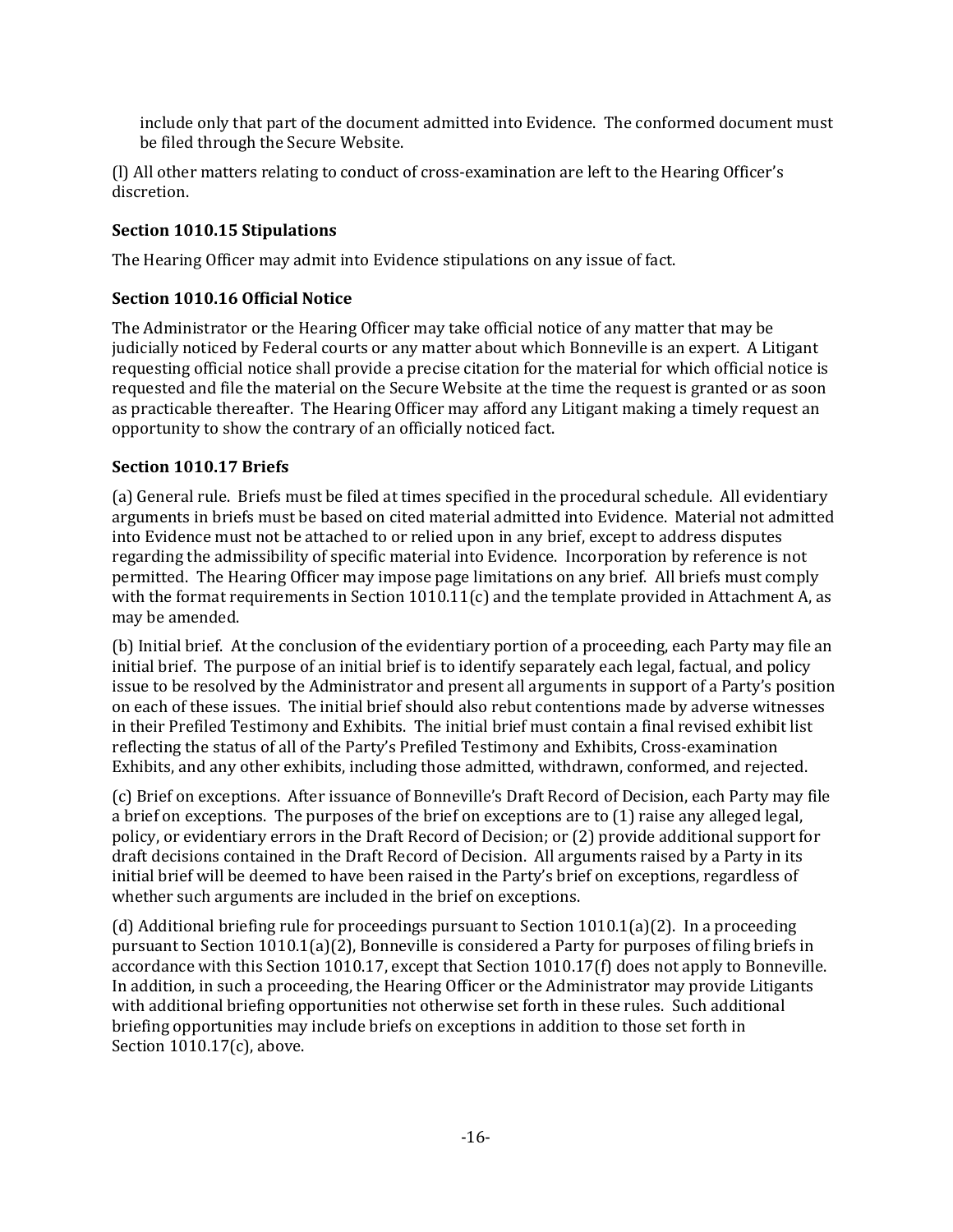(e) Optional brief and memorandum of law. The Hearing Officer may allow the filing of a brief and memorandum of law not otherwise provided for by this section.

(f) Waiver of issues or arguments. A Party whose briefs do not raise and fully develop the Party's position on any issue shall be deemed to take no position on such issue. Arguments or alleged errors not raised in initial briefs in accordance with Section 1010.17(b), briefs on exceptions in accordance with Section 1010.17(c), or briefs permitted by Section 1010.17(d) are deemed to be waived.

# **Section 1010.18 Oral Argument**

(a) An opportunity for each Litigant to present oral argument will be provided in proceedings conducted under these rules.

(b) At the time specified in the procedural schedule, each Litigant that intends to present oral argument shall file a notice of intent to present oral argument. The notice must identify the speaker(s), a brief description of the subject matter to be addressed, and the amount of time requested.

(c) After Litigants file notices of intent to present oral argument, the Hearing Officer shall issue an order setting forth the schedule of oral argument.

# **Section 1010.19 Telephone Conferences**

Telephone conferences may be permitted in appropriate circumstances, provided that: (1) there is a proposed agenda for the conference concerning the points to be considered and the relief, if any, to be requested during the conference; and (2) Litigants are provided notice and given an opportunity to be represented on the line. If the Hearing Officer schedules a telephone conference, the Hearing Officer may require that a court reporter be present on the line.

# **Section 1010.20 Hearing Officer's Recommended Decision**

In a proceeding pursuant to Section  $1010.1(a)(2)$ , the Hearing Officer shall, unless he or she becomes unavailable, issue the Hearing Officer's Recommended Decision stating the Hearing Officer's findings and conclusions, and the reasons or basis thereof, on all material issues of fact, law, or discretion.

# **Section 1010.21 Final Record of Decision**

(a) The Administrator will make a decision adopting final proposed rates for submission to the Federal Energy Regulatory Commission for confirmation and approval based on the Record.

(b) In a proceeding pursuant to Section 1010.1(a)(2), the Administrator will make a determination in a Final Record of Decision on any terms and conditions of transmission service, or revisions thereto, at issue in the proceeding.

(c) Any Final Record of Decision will be uploaded to the Secure Website and made available to Participants through Bonneville's external website.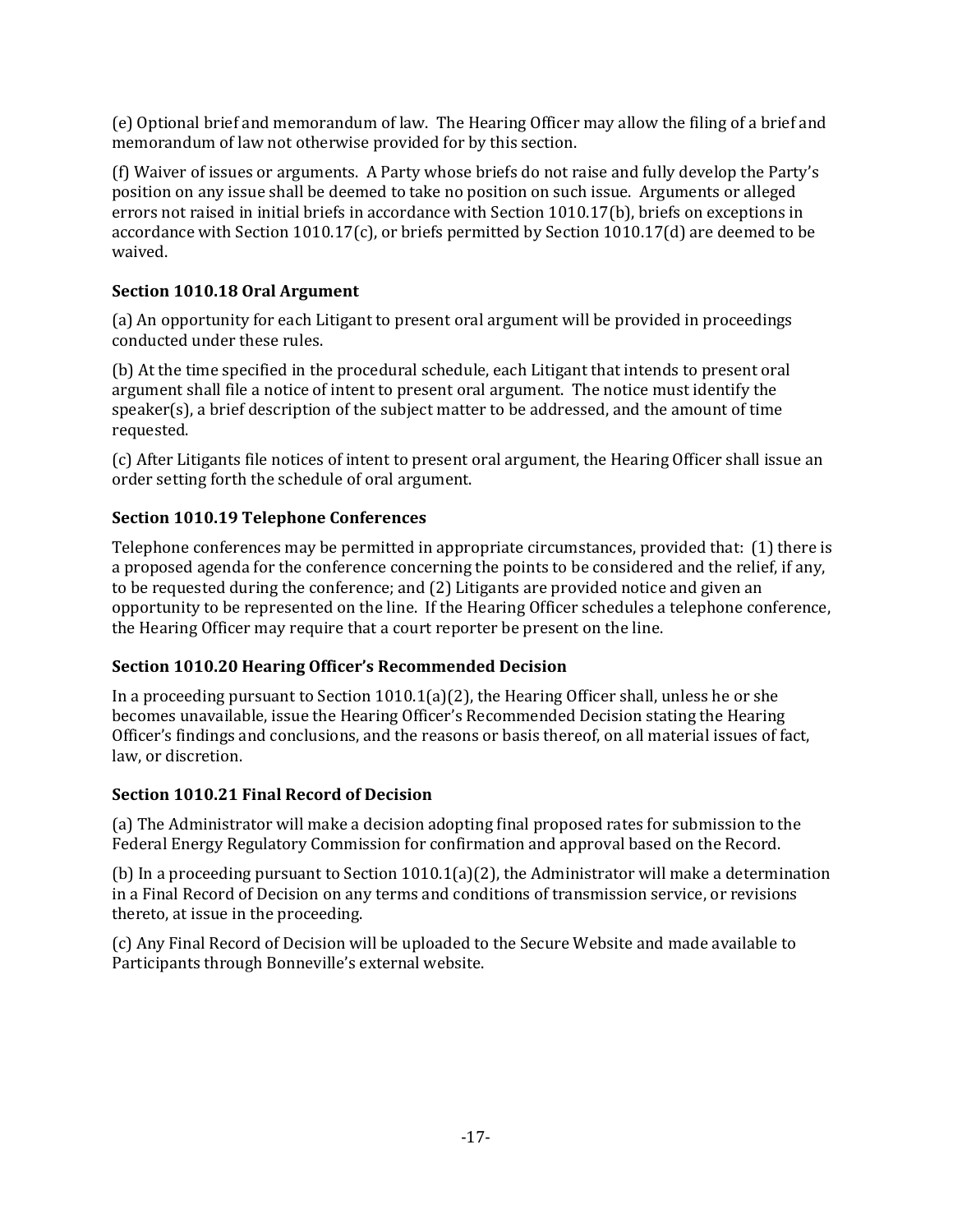#### **Section 1010.22 Expedited Proceedings**

(a) General rule. The Administrator will determine, in his or her discretion, whether to conduct an expedited proceeding. The Final Record of Decision in a proceeding conducted under this section will be issued on an expedited basis in 90 to 120 days from the date of the Federal Register Notice. The Hearing Officer may establish procedures or special rules as set forth in Section 1010.3(c) necessary for the expedited schedule.

(b) Extensions. The Hearing Officer may extend the schedule in response to a written motion by a Litigant showing good cause for the extension.